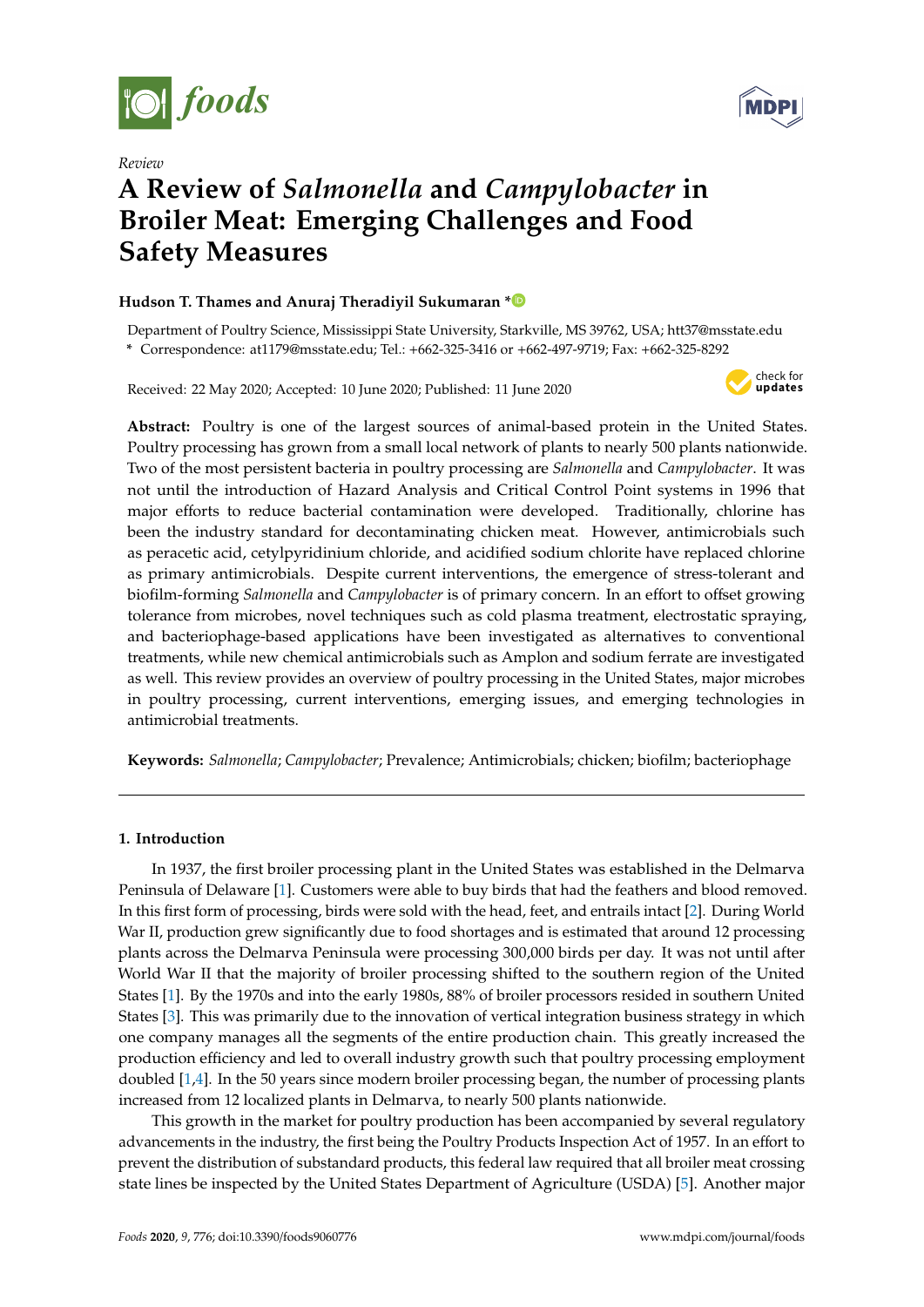advancement in poultry processing has been the introduction of Hazard Analysis and Critical Control Point (HACCP) systems. In 1996, Food Safety Inspection services mandated that processing plants under USDA regulation must have a written protocol following the seven HACCP principles [\[6\]](#page-14-5). The critical control points identified in the HACCP plan are utilized as locations/points in processing where control measures are applied to reduce/eliminate microbial hazards [\[6\]](#page-14-5). Advancements in antimicrobial treatments have helped processing plants meet these new standards put in place by the USDA and Food Safety Inspection Services (FSIS). Many plants utilize a variety of interventions, including physical measures as well as safe antimicrobial treatments such as peracetic acid, chlorine, or cetylpyridinium chloride during processing [\[7\]](#page-14-6).

One of the primary causes of foodborne illnesses in the United States is *Salmonella,* a bacterium commonly found in the digestive tract of infected chickens [\[8\]](#page-15-0). Every year, roughly 1.35 million cases of salmonellosis, an infection by non-typhoidal *Salmonella*, which commonly causes diarrhea and fever, are reported in the United States [\[9\]](#page-15-1). Globally, it is estimated that 93.8 million cases are caused by non-typhoidal *Salmonella* every year [\[10\]](#page-15-2). Of these cases, 80.3 million are estimated to be foodborne [\[11\]](#page-15-3). Contaminated poultry meat is one of the largest contributors to salmonellosis with some studies suggesting that poultry is associated with 25% of outbreaks caused by foodborne pathogens [\[12\]](#page-15-4). The usual routes of contamination of poultry meat with *Salmonella* include, leakage of intestinal contents/feces during processing, contaminated processing equipment, water, and the hands of processing workers. Due to the high rate of cross-contamination during slaughter and processing, there are estimated risk levels for *Salmonella* outbreaks from these steps in broiler production. The likelihood of an outbreak occurring from these steps are estimated to be 12% and 33.5%, respectively [\[12\]](#page-15-4). Another major concern is the formation of biofilms by *Salmonella* on various poultry processing equipment and surfaces. *Salmonella* in biofilms are more resistant to antimicrobials used for sanitation and persist in the processing facility for prolonged periods increasing the chances of product contamination and foodborne outbreaks [\[13\]](#page-15-5).

Another pathogen frequently responsible for foodborne illness is *Campylobacter* [\[14\]](#page-15-6). In the United States, *Campylobacter* is responsible for an estimated 1.5 million illnesses each year [\[15\]](#page-15-7). Globally, *Campylobacter* is the leading cause of bacterial gastroenteritis with around 96 million cases each year [\[16,](#page-15-8)[17\]](#page-15-9). Despite there being 30 years of research on *C. jejuni*, the health burden of Campylobacteriosis, which is known to cause diarrhea, fever, and muscle pains, has not been relieved. In fact, an increase in antibiotic resistance has led to increased difficulty in treatments with approximately 310,000 cases being potentially untreatable in the United States [\[14\]](#page-15-6). Poultry meat contaminated as a result of cross-contamination from the intestinal tract of infected birds is the primary mode of transmission for *Campylobacter* and is estimated that chickens are responsible for up to 30% of human Campylobacteriosis cases [\[18](#page-15-10)[,19\]](#page-15-11). This is due to chickens possessing optimal conditions to host the bacteria's growth [\[20\]](#page-15-12). Horizontal transmission is rapid and flock prevalence can reach 100% within a few days [\[21\]](#page-15-13). A lack of visible symptoms causes difficulty in measures to reduce "within-flock prevalence" thus leading to higher prevalence at slaughter [\[21\]](#page-15-13). Thus, poultry processing plants are responsible for preventing contaminated meat from reaching consumers. During poultry processing, physical and chemical interventions such as hot and cold-water washes and antimicrobials are applied to mitigate bacterial contamination on meat surfaces [\[22\]](#page-15-14). Quantitative microbial risk assessments validate the effectiveness of interventions such as scalding and chilling during processing by reporting an average of 4-log reductions in *Campylobacter* concentrations from before processing to immediately after carcass chilling [\[19\]](#page-15-11).

Although industry food safety standards have been raised and regulations have improved, *Salmonella* and *Campylobacter* continue to persist in the poultry processing industry. The fight against the health and economic burdens caused by these bacteria continue every year. As new advancements are developed in the poultry industry, it is important to have updated literature to discuss the food safety concerns in modern poultry processing. Therefore, the objectives of this review are to provide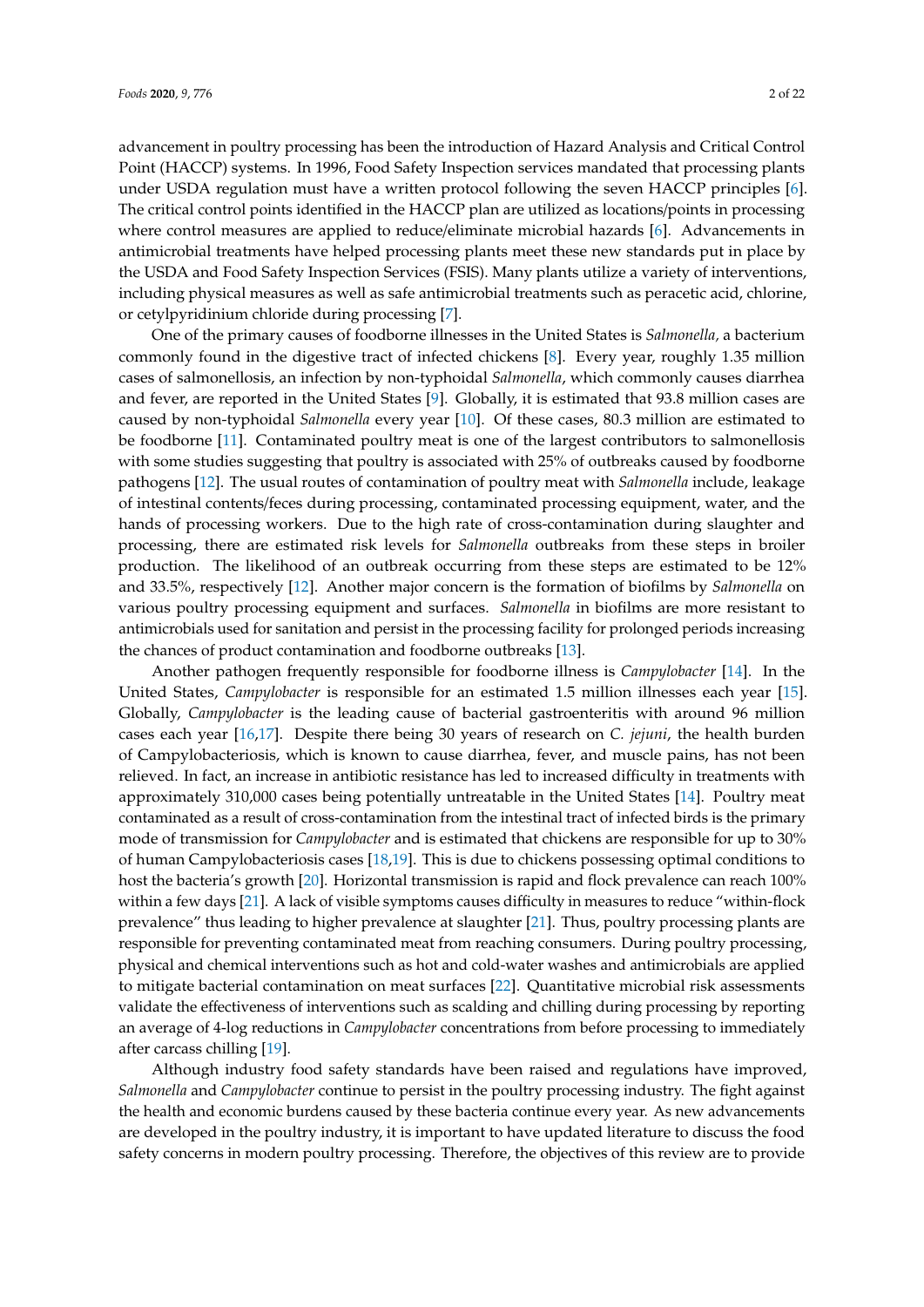insights into the latest challenges in broiler processing posed by *Salmonella* and *Campylobacter*, and to discuss modern advancements in antimicrobial interventions.

## **2. Poultry Borne Pathogens**

In the United States, consumption of contaminated food products is responsible for an estimated 9.4 million foodborne illnesses every year [\[23\]](#page-15-15). Many foodborne infections are caused by the consumption of contaminated poultry meat [\[24\]](#page-15-16). In fact, by analyzing 1114 foodborne outbreaks recorded in the United States from 1998 to 2012, poultry meat was responsible for 279 (25%) of the outbreaks [\[23\]](#page-15-15). Poultry meat is known to be a major source for bacteria such as *Salmonella*, *Campylobacter*, *Escherichia coli*, as well as *Clostridium* [\[23](#page-15-15)[,24\]](#page-15-16). However, non-typhoidal *Salmonella* and *Campylobacter* remain the leading pathogens causing ever-growing food safety concerns in poultry processing [\[24](#page-15-16)[,25\]](#page-15-17).

## *2.1. Salmonella*

*Salmonella* is a gram-negative bacterium belonging to the Enterobacteriaceae family [\[26\]](#page-15-18). The genus *Salmonella* contains two species; *S*. *enterica* and *S*. *bongori*. However, there are many subspecies and serotypes within each species. The most widely accepted method used to differentiate between types of *Salmonella* is serotyping [\[8\]](#page-15-0). A serotype classification is based on the properties of the O-antigen and H antigen(s). This is significant because approximately 1500 different serotypes are identified within the *S*. *enterica* species. In total, there are currently over 2500 serotypes of *Salmonella* as described by the World Health Organization. *Salmonella* persists as a prominent infectious bacterium due to such large diversity within the subspecies. Despite the fact that there are many serotypes, only a fraction is responsible for the majority of foodborne outbreaks. The Centers for Disease Control and Prevention (CDC)'s 2005 annual survey demonstrated that the top 30 most reported serotypes from cases of infection represent 81.5% of all isolates reported during 2005 [\[27\]](#page-15-19). Based on CDC surveillance technologies, in 2018 the three most common serotypes reported in human infections were *S.* Enteritidis, *S.* Newport, and *S.* Typhimurium [\[28\]](#page-15-20).

# 2.1.1. Prevalence in Broiler Meat

Many of the serovars associated with human infections are frequently found in broiler meats [\[29\]](#page-15-21). In the past decade, three of the predominant serotypes found in broiler meat were *S*. Typhimurium, *S*. Enteritidis, and *S*. Heidelberg [\[10](#page-15-2)[,24](#page-15-16)[,29\]](#page-15-21). Based on USDA reports, *S.* Typhimurium, *S*. Enteritidis, and *S*. Heidelberg were in the top ten serotypes identified in poultry HACCP testing in 2014 [\[30\]](#page-15-22). Throughout the processing line, various steps present risk for cross-contamination. The operations with the highest risk of contamination include scalding, defeathering, and evisceration [\[31\]](#page-16-0). Noteworthily, the incidence of contamination increases from pre-chill to post-chill despite the levels of *Salmonella* being decreased [\[32,](#page-16-1)[33\]](#page-16-2). Among raw poultry products, the highest level of contamination resides in ground broiler meat at roughly 19% whereas contamination in carcasses of young birds is estimated to be around 3.9% [\[34\]](#page-16-3). This would suggest that cross-contamination increases as broiler meat becomes further processed [\[32,](#page-16-1)[35,](#page-16-4)[36\]](#page-16-5). In retail, studies have shown contamination to be between 19–24% [\[37\]](#page-16-6). In a study conducted in Pennsylvania, 19% of prepackaged broiler meat from retail grocery stores were contaminated with *Salmonella* [\[37\]](#page-16-6). The level of contamination in open display, organic, and packages labeled 'Antibiotic-Free' was slightly higher at around 23% to 24%. A summary of the reported prevalence levels of *Salmonella* in various broiler products is presented in Table [1.](#page-3-0)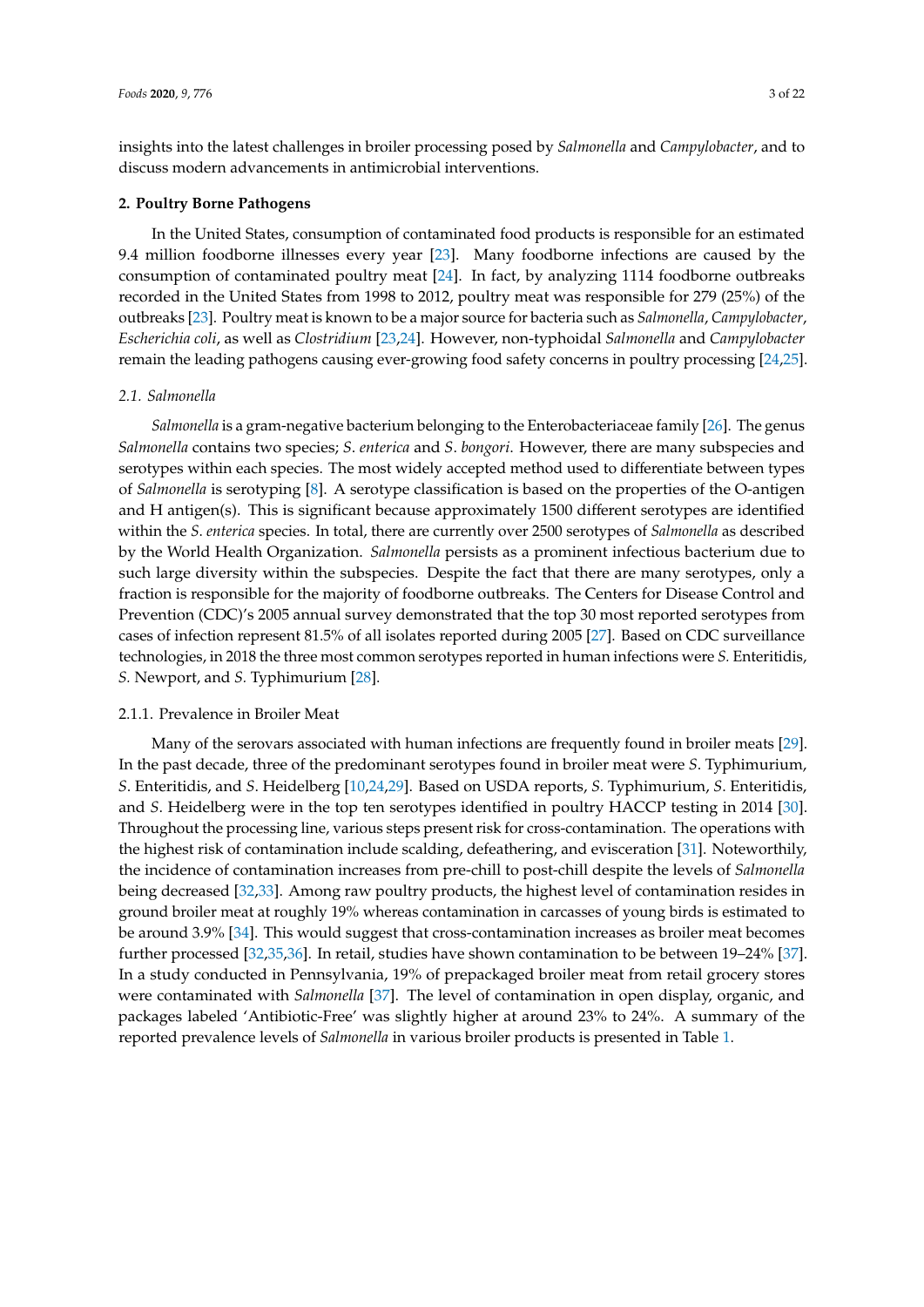| <b>Bacteria</b> | Name of Product | <b>Level of Prevalence</b> | <b>Year of Sampling</b> | Reference |
|-----------------|-----------------|----------------------------|-------------------------|-----------|
| Salmonella      | Retail Chicken  | 84//378 (22%)              | 2006–2007               | [37]      |
| Salmonella      | Retail Chicken  | $9/212(4.2\%)$             | 2000                    | [38]      |
| Salmonella      | Retail Chicken  | 158/1320 (12%)             | 2011                    | [39]      |
| Salmonella      | Chicken Breast  | 1345/10097 (13.3%)         | 2000-2010               | [39]      |
| Salmonella      | Chicken Breast  | 60/210(28.5%)              | 2000-2010               | [39]      |
| Salmonella      | Chicken Breast  | 47/105 (44.7%)             | 2014-2015               | [40]      |
| Salmonella      | Drums Stick     | 43/105(41%)                | 2014-2015               | [40]      |
| Salmonella      | Ground Chicken  | 13/49(26%)                 | 2009                    | [41]      |
| Campylobacter   | Chicken Breast  | 3064/6138 (49.9%)          | 2002-2007               | [42]      |
| Campylobacter   | Whole carcass   | 84/194 (43.3%)             | 2006-2007               | [43]      |
| Campylobacter   | Retail Chicken  | 42/156 (26.9%)             | 2010                    | [44]      |
| Campylobacter   | Retail Chicken  | 130/174 (70.6%)            | 2000                    | [38]      |
| Campylobacter   | Chicken Breast  | 4659/9968 (46.7%)          | 2000-2010               | [39]      |
| Campylobacter   | Boneless meat   | 308/755 (41%)              | 2005-2011               | [45]      |
| Campylobacter   | Chicken Breast  | 584/2376 (24.6%)           | 2015                    | [46]      |
| Campylobacter   | Chicken liver   | 29/45 (64.4%)              | 2018                    | [47]      |

<span id="page-3-0"></span>**Table 1.** Reports on the prevalence of *Salmonella* and *Campylobacter* in various retail poultry products in the United States.

## 2.1.2. Illnesses and Outbreak Statistics

In the United States, the incidence of outbreaks is monitored by the Foodborne Disease Active Surveillance Network (FoodNet). In 2018, there were 25,606 foodborne illness cases reported with 9084 being caused by *Salmonella* [\[48\]](#page-16-17). Salmonellosis is rarely fatal; however, it can lead to severe gastrointestinal upset, hospitalization, and irritable bowel syndrome [\[49\]](#page-16-18). For example, a 29-state outbreak of *S. Heidelberg* from rotisserie chicken products resulted in 634 illnesses and 241 hospitalizations [\[23\]](#page-15-15). Moreover, it can be fatal for immunocompromised individuals such as HIV and cancer patients as well as older individuals. Inevitably, the onset of this illness from poultry products is due to mishandling and preparation. In a statistical survey observing 88 poultry-borne outbreaks, the major contributory factors were analyzed. The factors with the highest percentages of contribution were related to the handling of the products at home. Improper refrigeration was involved in 48% of the outbreaks, preparing food one or more days before serving was involved in 34% of the outbreaks, and inadequate cooking was involved in 27% [\[50](#page-17-0)[,51\]](#page-17-1). Studies have shown that improper refrigeration, at above 8 ◦C, can lead to significant *Salmonella* growth (2–3 log increase) within 8 days [\[50\]](#page-17-0). The recommended minimum internal temperature for all cooked poultry meat is 165 ◦F as per the United States Department of Agriculture [\[52\]](#page-17-2). However, many consumers do not follow these practices, thus putting themselves at risk of infection—for example, a study conducted by UC Davis with 120 participants determined that 40% of the participants undercooked their chicken, 65% did not wash their hands before handling raw chicken, and 50% of participants washed raw chicken in sinks prior to preparation, which are not recommended practices based on USDA guidelines [\[53\]](#page-17-3). The economic impact of *Salmonella* outbreaks affects both consumers as well as businesses. In 1988, it was estimated that the total patient-related cost of salmonellosis was between USD 275 million and 1.1 billion [\[54\]](#page-17-4). In 1994, the total economic burden of salmonellosis was estimated to be between USD 1 and 2.3 billion and the estimated cost per case was between 500–1350 USD [\[51\]](#page-17-1). In recent years, the estimated cost of *Salmonella* contamination in poultry products is USD 2.8 billion based on a 2011 illness model reported by the Centers for Disease Control and Prevention (CDC) that utilized an updated economic cost model to account for cost variables and assumptions [\[55\]](#page-17-5).

# 2.1.3. Performance Standards

Given that the prevalence of *Salmonella* varies between different stages of processing and products that are sold in retail, the USDA has different performance standards for chicken products. The goal of these performance standards is not specifically to determine the prevalence of *Salmonella* on different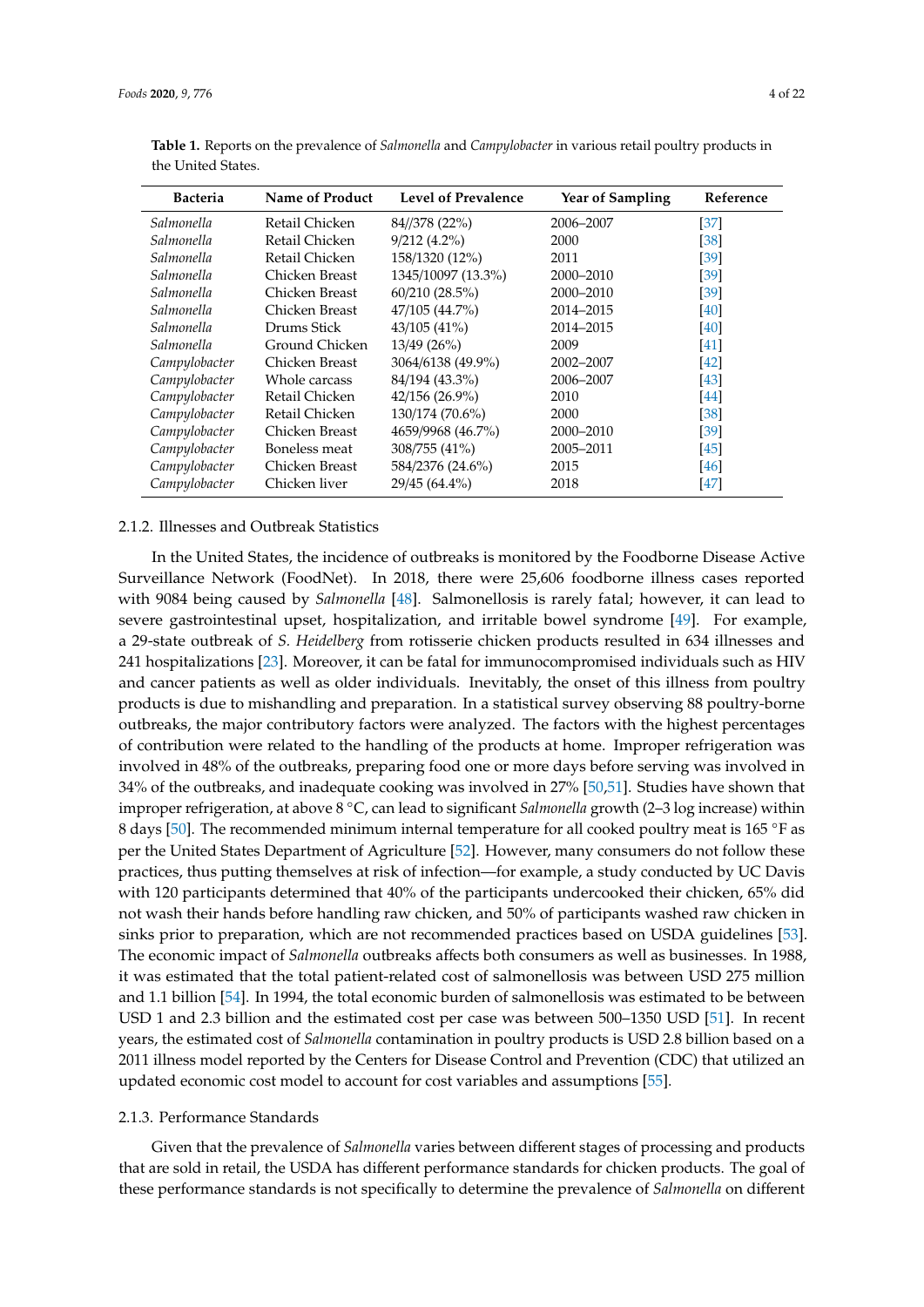products, but to monitor the effectiveness of the processing procedures in limiting contamination [\[56\]](#page-17-6). For broiler carcasses, comminuted chicken, and chicken parts, the maximum acceptable percentages of those positive for *Salmonella* in a 52-week period are 9.8%, 25%, and 15.4%, respectively [\[56\]](#page-17-6). Facilities that run the risk of failing to meet the maximum allowed percent positive during the most recent completed 52-week window receive a warning from USDA-Food Safety Inspection Services (FSIS) and are advised to make immediate changes to avoid failing the performance standard. Facilities that fail to meet the performance standard receive a notice of failure and are required to meet with FSIS personnel to develop corrective measures. FSIS also performs follow-up sampling. The issue is to be resolved within 30 days before further enforcement action is taken [\[56\]](#page-17-6). Despite numerous improvements in food safety measures and stricter inspection protocols, there are still emerging challenges associated with *Salmonella* in broiler processing.

#### 2.1.4. Emerging Challenges

As mentioned before, the formation of biofilms is one of these challenges. A biofilm is an accumulation of microbial cells that irreversibly attaches to a surface and is enclosed in a polysaccharide matrix [\[57\]](#page-17-7). Biofilms were first observed in the 1960s. However, it was not until the late 1980s and 1990s that the phenotypic properties were studied [\[58\]](#page-17-8). Biofilm formation is a multistep process involving attachment to a carrier surface, binding to the surface, the development of microcolonies, and the maturation of the biofilm [\[59\]](#page-17-9). Biofilms allow *Salmonella* to survive in unfavorable conditions by attaching to abiotic surfaces, most commonly metal, plastic, or glass surfaces [\[59\]](#page-17-9). An extracellular matrix comprised of cellulose, biofilm-associated protein, and curli give biofilms unique abilities to resist antimicrobials and prevent the diffusion of sanitizers that are commonly used in poultry processing plants [\[58,](#page-17-8)[59\]](#page-17-9). Once formed, biofilms increase the risk of cross-contamination as *Salmonella* persists on processing surfaces that have significant contact with broiler meat.

Another major concern is the development of environmental stress tolerance in *Salmonella*. This includes heat tolerance, acid resistance, antimicrobial resistance, and sanitizer resistance. However, these mutations appear to be strain or serotype specific. For example, *S.* Senftenberg 775 W has proven to be extremely heat tolerant [\[60\]](#page-17-10). *S*. Enterica strains have shown significant variation in heat and acid tolerance with log reductions varying between 0.84 and 5.75 log CFU/mL at 57 ◦C and a pH of 3.0 as seen in Table [2](#page-5-0) [\[61\]](#page-17-11). In a multistate outbreak of *S.* Heidelberg from a single poultry processor, it was determined that isolates possessed enhanced heat tolerance and virulence capabilities [\[60\]](#page-17-10). Between 2013 and 2014, reoccurring outbreaks of this enhanced *S.* Heidelberg were responsible for 634 infections [\[60\]](#page-17-10). Current investigations suggest that the persistence or even influx of certain serotypes of *Salmonella* in poultry is due to plasmids bearing resilient virulence genes that are easily transmissible. [\[62\]](#page-17-12). The development of resistance against existing antimicrobials has forced new innovations in antimicrobial protocols which can be seen by the reduction in use of chlorine and increase in use of antimicrobials such as peracetic acid [\[63\]](#page-17-13).

| <b>Bacteria</b>   | Issue                 | <b>Findings</b>                                               | Source |
|-------------------|-----------------------|---------------------------------------------------------------|--------|
| <i>Salmonella</i> | <b>Biofilm</b>        | Increased biofilm forming ability<br>in Salmonella            | [59]   |
| <i>Salmonella</i> | Heat tolerance        | S. Senftenberg 775 W extreme<br>tolerance to heat             | [60]   |
| Salmonella        | Acid tolerance        | S. Enterica Increased tolerance to<br>low $pH(3.0)$           | [61]   |
| <i>Salmonella</i> | Antibiotic resistance | S. Typhimurium exhibited increased<br>ciprofloxacin tolerance | [64]   |

**Table 2.** Emerging food safety issues associated with *Salmonella* and *Campylobacter*in poultry processing.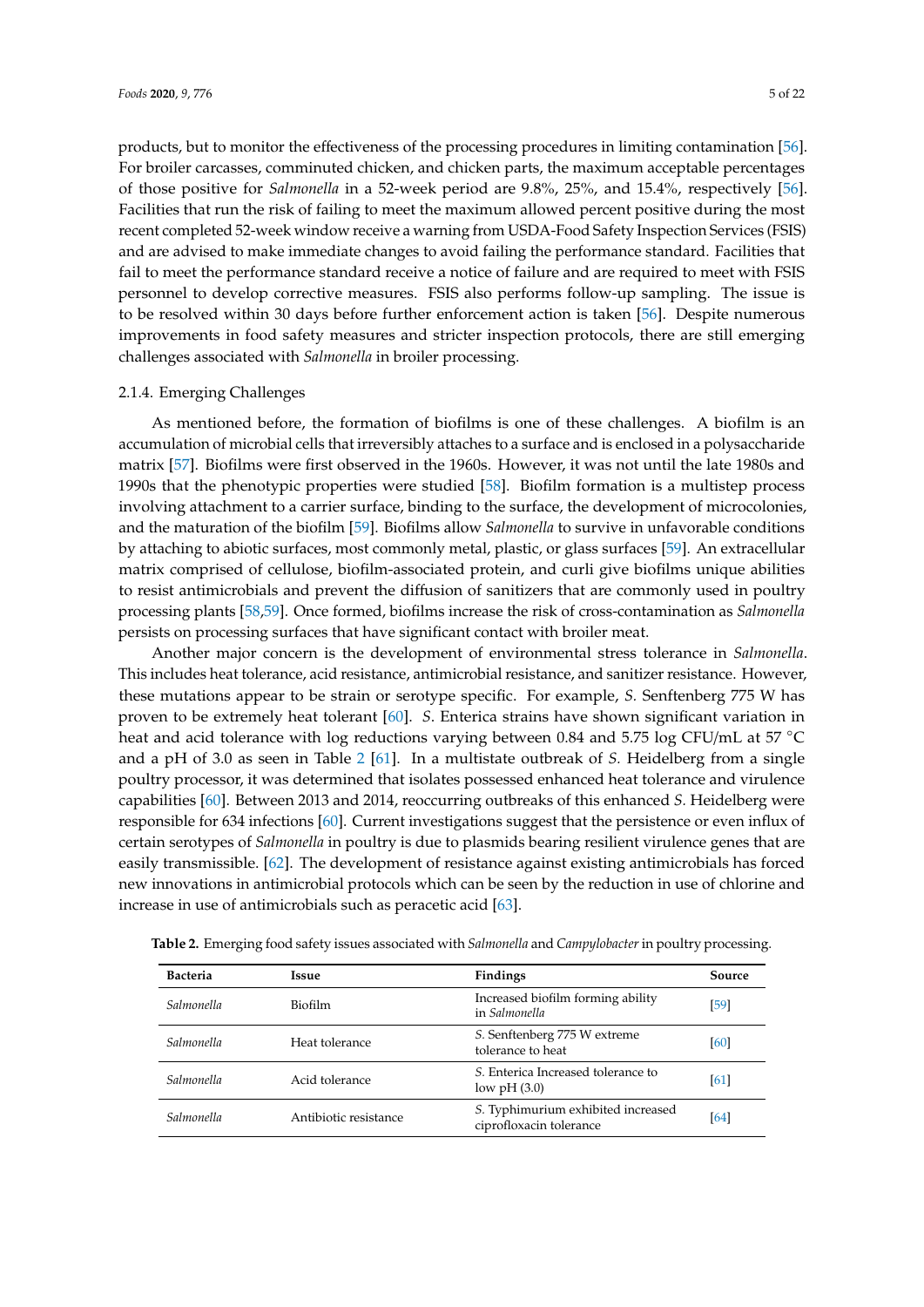<span id="page-5-0"></span>

| Salmonella    | Cross-tolerance              | Exposure to single stressor resulting in<br>increased tolerance to multiple stressors | [65] |
|---------------|------------------------------|---------------------------------------------------------------------------------------|------|
| Salmonella    | Thermal processing tolerance | S. Typhimurium exhibited high levels of<br>tolerance to dry heat                      | [65] |
| Campylobacter | Reactive Arthritis           | Human infections leading to<br>reactive arthritis                                     | [66] |
| Campylobacter | <b>Biofilm</b>               | Increased tolerance to antimicrobials                                                 | [67] |
| Campylobacter | Stress tolerance             | Increased tolerance to heat and oxygen                                                | [68] |
| Campylobacter | Heat tolerance               | Increased tolerance to heat                                                           | [69] |
| Campylobacter | Aerotolerance                | Increased tolerance to oxygen                                                         | [70] |
| Campylobacter | Heat tolerance               | Increased tolerance to<br>high temperatures                                           | [70] |
| Campylobacter | Guillain-Barré Syndrome      | Chickens infected with<br>C. jejuni developed GBS-like<br>paralytic neuropathy        | [71] |

**Table 2.** *Cont.*

## *2.2. Campylobacter*

The first reported human case of *Campylobacter* was discovered in 1913 by Veterinarians McFaydean and Stockman [\[72\]](#page-18-2). However, it was not be named *Campylobacter* until 1973 when Veron and Chatelain reclassified *Vibrio fetus* to *Campylobacter fetus* [\[72\]](#page-18-2). All campylobacters share the form of spiral-shaped rods [\[73\]](#page-18-3). However, variations in the outer membrane of campylobacters are species specific and give unique phenotypic characteristics to the species [\[74\]](#page-18-4). To date, the genus *Campylobacter* is composed of 16 species. The species responsible for the majority of human infections are *C. jejuni* and *C. coli* [\[18\]](#page-15-10). Most *Campylobacter* growth is restricted to microaerophilic conditions (an atmosphere comprising of 5% oxygen, 10% carbon dioxide, and 85% nitrogen) and within a temperature range of 31–44 ◦C (optimum 42 ◦C; [\[73](#page-18-3)[,75\]](#page-18-5)). Therefore, thermophilic species such as *C. jejuni* and *C. coli* are most persistent in flocks where this environment is readily available [\[76\]](#page-18-6). *C. jejuni* typically lines the gastrointestinal tract of chickens where the microaerophilic conditions are optimal by colonizing the mucus of epithelial cells in the ceca and small intestine [\[21\]](#page-15-13). It can metabolize mucin and is well adapted to the gastrointestinal tract where mucus film is readily available and atmospheric conditions are met. Extensive research has indicated that poultry is one of the major modes of transmission for this bacterium [\[77\]](#page-18-7). Campylobacters in poultry farms are most commonly ingested by the birds during the growing phase [\[77\]](#page-18-7). Once ingested, Campylobacters rapidly colonize the gastrointestinal tract, most frequently in the ceca, large intestine, jejunum, and cloaca [\[73,](#page-18-3)[77\]](#page-18-7). From there the bacteria can spread throughout the flock. Despite many interventions, human *Campylobacter* infections occur every year from contaminated poultry meat.

# 2.2.1. Prevalence in Broiler Meat

According to reports from the Centers for Disease Control and Prevention, there are nearly 1.5 million cases of *Campylobacter* infections each year in the United States [\[15\]](#page-15-7). It is estimated that 20% to 30% of these are related to poultry meat consumption [\[78\]](#page-18-8). Despite developments in antimicrobial treatments, C. *jejuni* is frequently detected in retail broiler products [\[66\]](#page-17-16). Table [1](#page-3-0) summarizes the prevalence of *Campylobacter* in various broiler products. Retail products with the highest prevalence of *Campylobacter* are whole chicken carcasses [\[79\]](#page-18-9). However, *Campylobacter* can be found in other products such as chicken breasts. In a study analyzing 6138 chicken breast samples collected from various retail stores between 2002–2007, 49.9% tested positive for *Campylobacter* [\[42\]](#page-16-11). Similarly, in a study with whole carcasses, 43.3% tested positive for *Campylobacter*[\[43\]](#page-16-12). In 2013, another study reported the *Campylobacter* contamination of a variety of chicken products from retail grocery stores to be around 38% [\[44\]](#page-16-13). There is a considerable amount of evidence suggesting cross-contamination of poultry meat plays a pivotal role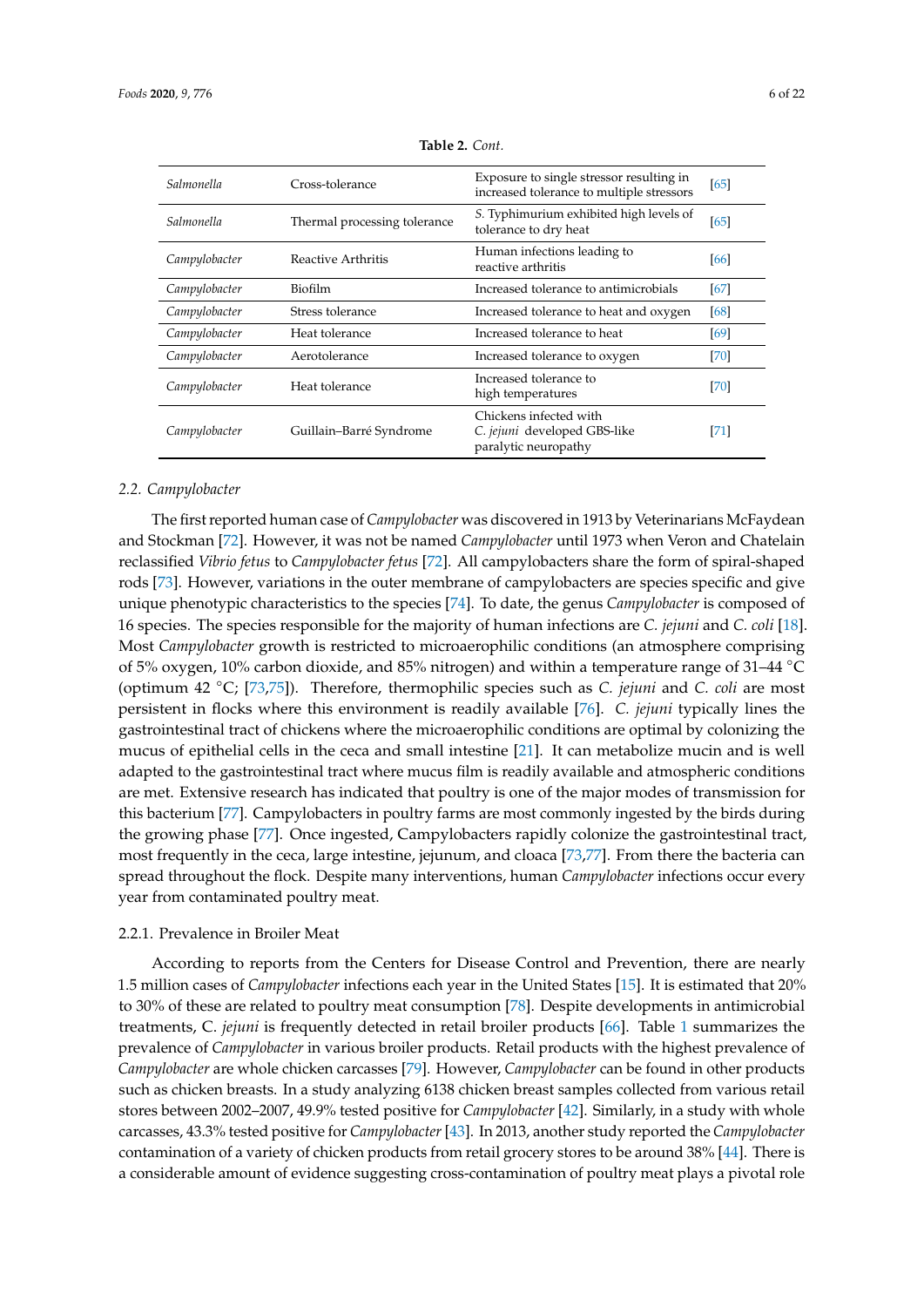in reported human infections [\[80,](#page-18-10)[81\]](#page-18-11). In broiler processing, the risk of cross-contamination increases through processing steps where feces and digesta can contact broiler meat products [\[79\]](#page-18-9). In fact, during steps such as evisceration, spilling 5 mg of cecal content containing *Campylobacter* has been shown to increase concentrations by 0.6 log CFU in prechill rinses [\[79\]](#page-18-9). Cross-contamination of broiler meat can also occur at the home of the consumer. The refrigeration of meat can allow the bacteria to spread to other meats stored in the same packaging. Studies have shown that, at normal refrigeration temperatures of 4 ◦C, *Campylobacter* can survive for up to 18 days without demonstrating any reduction in bacterial counts [\[50](#page-17-0)[,82,](#page-18-12)[83\]](#page-18-13).

# 2.2.2. Illnesses and Outbreak Statistics

Human infections are caused most often through the ingestion of undercooked poultry meat [\[18\]](#page-15-10). As stated before, the estimated incidences of infection from *Campylobacter* in 2018 was 1.5 million [\[15\]](#page-15-7). This is an increase from the previous year's reports of nearly 1.3 million cases [\[84\]](#page-18-14). Between 2004 and 2012 the number of cases nearly doubled, with the total number of confirmed outbreaks reaching 347 [\[84\]](#page-18-14). Based on CDC data libraries, *Campylobacter* outbreaks represent around 1.9% of all foodborne outbreaks every year in the United States [\[85\]](#page-18-15). Although rarely fatal, persons infected become at risk of other medical complications such as irritable bowel syndrome and Guillain-Barre Syndrome [\[84\]](#page-18-14). The immune response from *Campylobacter* infections has also led to a surge in reports of reactive arthritis [\[66\]](#page-17-16), suggesting that infections can lead to sudden inflammation of joints [\[86\]](#page-18-16). However, the estimated incidence level of reactive arthritis from *Campylobacter* infections is relatively low at 9 out of 1000 [\[86\]](#page-18-16). The CDC utilizes 4 major surveillance systems including Nationally Notifiable Disease Surveillance System, National Outbreak Reporting System, National Antimicrobial Resistance Monitoring System, and Foodborne Diseases Active Surveillance Network to complete a comprehensive view of the impact of foodborne infections. Analysis of the data from these networks show that the majority of Campylobacteriosis cases occur in the metropolitan areas of the United States with one third of annual cases originating in Western United States [\[84\]](#page-18-14). The average cost of non-hospitalized cases in the United States is nearly 2000 USD and that of hospitalized cases is a staggering 8915 USD [\[87\]](#page-18-17). By utilizing an enhanced model to compare estimated costs of various illnesses, the estimated economic burden of *Campylobacter* in the United States is between USD 1.3 billion and 20 billion annually based on CDC statistics [\[88\]](#page-18-18).

# 2.2.3. Performance Standards

Similar to *Salmonella*, the prevalence of *Campylobacter* varies between different stages of processing and products that are sold in retail. So, the USDA has different performance standards for the various broiler processing steps. The methodology for the performance standards has been revised throughout the last 5 years. The current method involves collecting samples weekly while keeping track of the percentage of samples positive for *Campylobacter* in a moving 52-week window [\[56\]](#page-17-6). This approach allows the FSIS to more accurately determine the processing plant's performance on a continuous basis [\[56\]](#page-17-6). As stated previously the primary purpose of the performance standards tests is to monitor the effectiveness of the processing procedures in limiting contamination [\[56\]](#page-17-6). For broiler carcasses, comminuted chicken, and chicken parts, the maximum acceptable % positive for *Campylobacter* in a 52-week period is 15.7%, 1.9%, and 7.7%, respectively [\[56\]](#page-17-6). When a processing plant is at risk of failing to meet the performance standards during the most recent completed 52-week window, FSIS notify the processing plant with a warning advising immediate changes to avoid failing the performance standard. In the case that a facility does fail to meet the performance standard, a notice of failure is sent, and the plant representatives are required to meet with FSIS personnel to develop corrective measures. FSIS will perform follow-up sampling throughout the corrective procedures. The plant has 30 days to resolve the issue before further action is taken by FSIS [\[56\]](#page-17-6).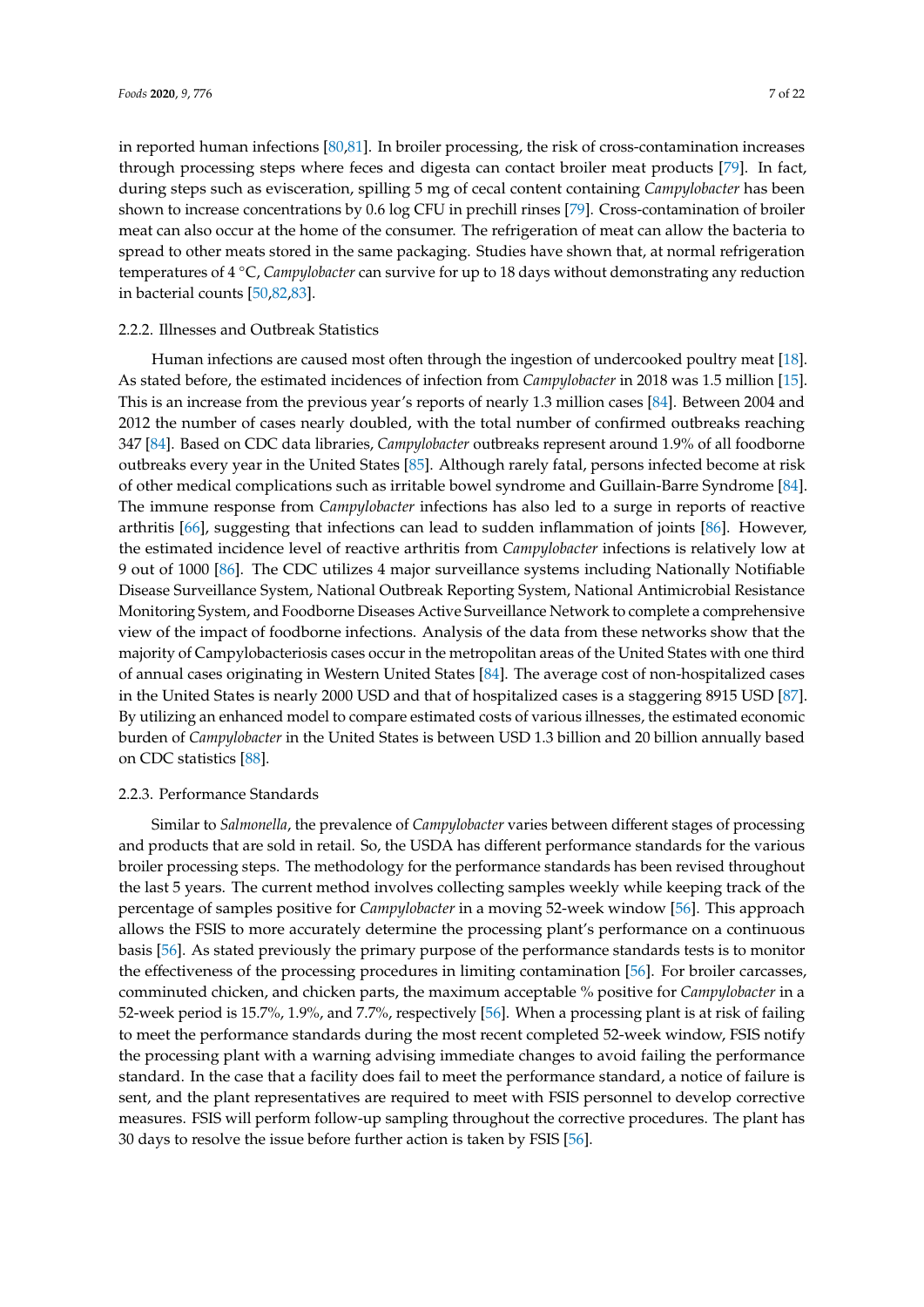# 2.2.4. Emerging Challenges

Recent studies have investigated biofilm formation of various species of Campylobacter. It is well established that many *Campylobacter* species are thermophilic and require microaerophilic conditions to thrive. However, the prevalence of Campylobacter continues to grow in broiler production and human infections. It is believed that strains of Campylobacter are able to attach to various surfaces such as glass and form bacterial pellets for biofilm formation [\[89\]](#page-18-19). A biofilm-forming ability has been inconsistently observed among isolates collected from contaminated broilers with only seven out of 60 isolates demonstrating the ability to form biofilms in one study, as seen in Table 4 [\[67\]](#page-17-17). A particularly concerning aspect of the biofilm formation of *Campylobacter* is its heightened survivability at low temperatures [\[90\]](#page-18-20). One study observed the prolonged survival of *C. jejuni* at temperatures as low as 4 ◦C [\[91\]](#page-18-21). Implications from these results may suggest certain *Campylobacter* strains are capable of developing increased tolerances to temperature stress. Another major concern is the effect of horizontal gene transfer during biofilm formation of *Campylobacter*. The transfer of antibiotic-resistant genes is specifically concerning for human infections where severe infections are treated with antibiotics. Recently, it was observed that *C. jejuni* is highly capable of adapting chromosomally encoded antibiotic-resistant genes through biofilm formation [\[92\]](#page-19-0). The consumption of chicken meat contaminated with antibiotic-resistant *Campylobacter* could contribute to the increase in reported infections in the United States despite interventions in place.

Emerging issues with planktonic *Campylobacter* have been observed as well. Despite requiring microaerophilic and thermophilic conditions for survival, *Campylobacter* has been noted to exhibit extreme stress tolerance [\[68\]](#page-17-18). Genome sequencing has shown that many *Campylobacter* strains lack common stress response genes [\[68\]](#page-17-18). However, multiple studies have indicated that challenging *C. jejuni* under high stress conditions enhanced tolerance to multiple factors such as heat and acids [\[69,](#page-17-19)[93\]](#page-19-1). In cases involving human infections, there is a high prevalence of aerotolerant *Campylobacter* strains. One recent study found that out of 121 sample strains, 65 were considered hyper-tolerant and 46 were tolerant to oxygen [\[70\]](#page-18-0). Strains hyper-tolerant to oxygen also exhibited tolerance to other stressors. Of the 65 strains hyper-tolerant to oxygen, 56 were tolerant to heat treatment at 72  $°C$  for 30 s [\[70\]](#page-18-0). Because *Campylobacter* has been associated with high environmental sensitivity, the survivability of *C. jejuni* has been underestimated, which may suggest increased monitoring of this pathogen may be necessary [\[70\]](#page-18-0).

#### **3. Current Post-Harvest Antimicrobial Interventions**

The 2005 ban on the use of antibiotics in chicken feeds by the FDA has led to several advancements in antimicrobial techniques used during broiler processing in the United States. This has put greater emphasis on post-harvest strategies to decrease microbial prevalence. The application of chemical antimicrobials is the most common intervention in poultry processing today [\[67\]](#page-17-17). Traditionally, chlorine was the industry standard as an antimicrobial treatment [\[67\]](#page-17-17). However, compounds such as peracetic acid (PAA), cetylpyridinium chloride (CPC), acidified sodium chlorite (ASC), and trisodium phosphate (TSP) have become more common as they exhibit greater microbial reduction [\[67,](#page-17-17)[94,](#page-19-2)[95\]](#page-19-3). After early processing stages such as plucking and evisceration, antimicrobials are usually applied as sprays or dips at various stages of broiler processing. The efficacies of these treatments from various studies can be found in Table [3.](#page-8-0)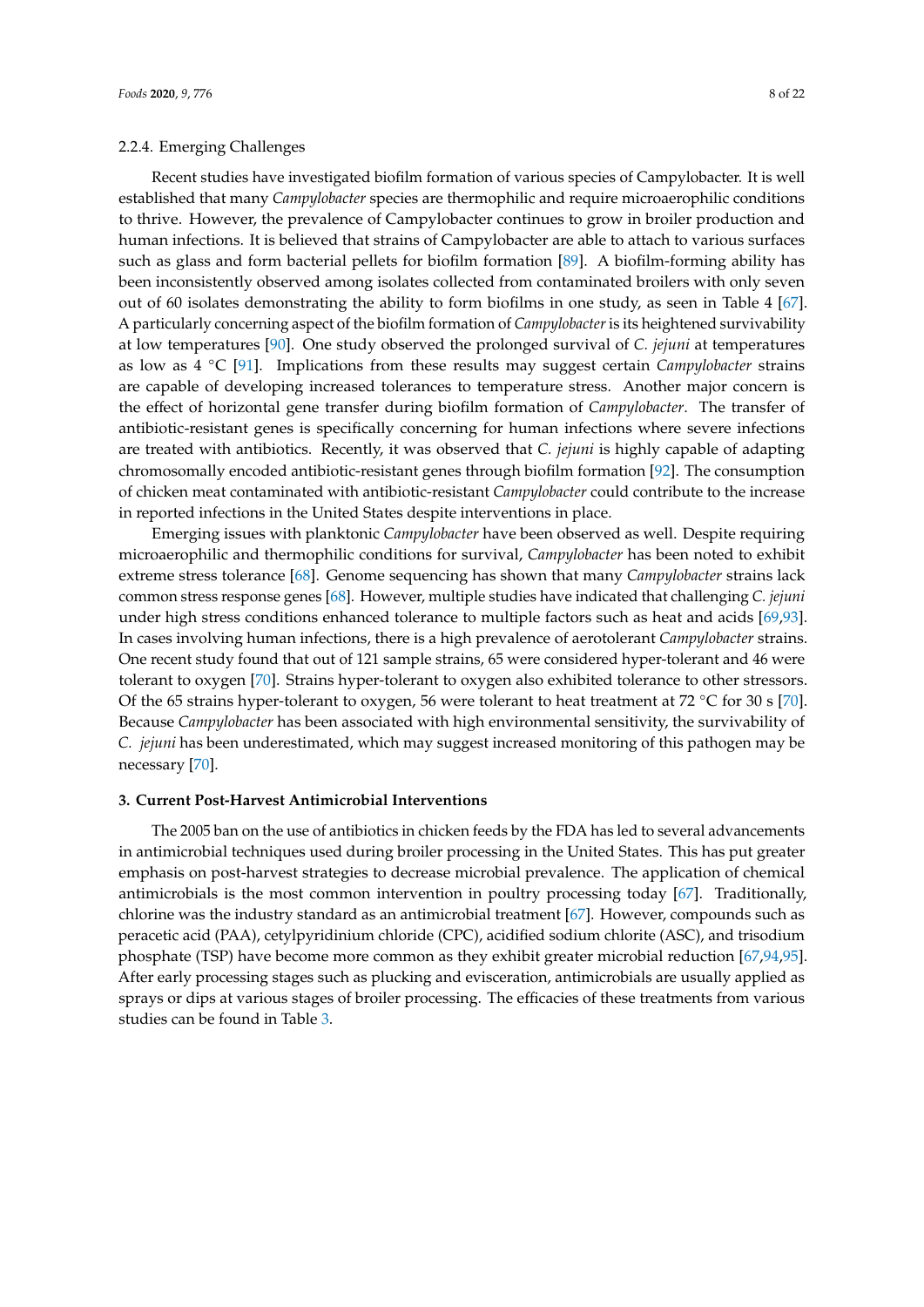| Antimicrobial          | <b>Chicken Product</b>        | <b>Bacteria</b> | <b>Type of Treatment</b> | <b>Result (Log CFU Reduction)</b> | Reference |
|------------------------|-------------------------------|-----------------|--------------------------|-----------------------------------|-----------|
| PAA (1000 ppm)         | Chicken breast                | Salmonella      | Immersion                | 1.92                              | [48]      |
| PAA (750 ppm)          | Chicken Breast                | Salmonella      | Immersion                | 2.23                              | [48]      |
| PAA $(0.1\%)$          | Drumsticks                    | Salmonella      | Dip                      | 2.0                               | [94]      |
| PAA $(0.1\%)$          | Ground Chicken                | Salmonella      | Immersion                | 1.5                               | $[95]$    |
| PAA (0.1%)             | Ground Chicken                | Salmonella      | Immersion                | 1.4                               | [96]      |
| PAA (750 ppm)          | Chicken Breast                | Campylobacter   | Immersion                | 4.08                              | [48]      |
| PAA (1000 ppm)         | Chicken Breast                | Campylobacter   | Immersion                | 1.87                              | [48]      |
| PAA (0.1%)             | <b>Whole Carcass</b>          | Campylobacter   | Dip                      | 2.0                               | $[97]$    |
| PAA $(0.1\%)$          | Ground Chicken                | Campylobacter   | Immersion                | 1.3                               | $[95]$    |
| PAA (1200 ppm)         | Drumsticks                    | Campylobacter   | Spray                    | 1.14                              | [98, 99]  |
| $CPC (0.6\%)$          | Drumsticks                    | Salmonella      | Spray                    | 4.0                               | $[94]$    |
| $CPC (0.6\%)$          | Ground Chicken                | Salmonella      | Spray                    | 0.8                               | [96]      |
| CPC(0.5%)              | Ground Chicken                | Salmonella      | Spray                    | 0.5                               | $[97]$    |
| $CPC (0.6\%)$          | Drumsticks                    | Campylobacter   | Spray                    | 0.8                               | [94]      |
| $CPC (0.6\%)$          | Ground Chicken                | Campylobacter   | Spray                    | 0.8                               | [96]      |
| CPC(0.5%)              | <b>Whole Carcass</b>          | Campylobacter   | Spray                    | 1.2                               | [100]     |
| ASC (1200 ppm)         | Drumsticks                    | Salmonella      | Dip                      | 1.8                               | $[101]$   |
| ASC (1200 ppm)         | Chicken Breast                | Salmonella      | Dip                      | 0.9                               | $[101]$   |
| ASC (1000 ppm)         | Chicken Breast                | Campylobacter   | Spray                    | 1.6                               | $[102]$   |
| Chlorine (30 ppm)      | <b>Whole Carcass</b>          | Salmonella      | Chiller tank             | 56.8%                             | [63]      |
| Chlorine (0.003%)      | <b>Whole Carcass</b>          | Salmonella      | Chiller tank             | No significant difference         | [96]      |
| Chlorine (50 ppm)      | <b>Broiler Wing Drumettes</b> | Salmonella      | Chiller tank             | No significant difference         | [103]     |
| Chlorine (30 ppm)      | <b>Whole Carcass</b>          | Campylobacter   | Chiller tank             | 12.8%                             | [63]      |
| Chlorine (0.003%)      | <b>Whole Carcass</b>          | Campylobacter   | Chiller tank             | No significant difference         | [96]      |
| Chlorine (50 ppm)      | <b>Broiler Wing Drumettes</b> | Campylobacter   | Chiller tank             | No significant difference         | [103]     |
| TSP (10%)              | <b>Whole Carcass</b>          | Salmonella      | Dip                      | 2.0                               | $[104]$   |
| TSP (10%)              | Chicken patty                 | Salmonella      | Immersion                | 1.18                              | [105]     |
| TSP (12%)              | Chicken Breast Skin           | Salmonella      | Spin Chiller             | 1.4                               | $[106]$   |
| TSP (8%)               | <b>Whole Carcass</b>          | Salmonella      | Dip                      | 2.27                              | $[107]$   |
| TSP (12%)              | Chicken Breast Skin           | Campylobacter   | Spin chiller             | 1.8                               | $[106]$   |
| TSP (10%)              | <b>Whole Carcass</b>          | Campylobacter   | Dip                      | 2.27                              | $[108]$   |
| Amplon (3–4 gpm)       | <b>Whole Carcass</b>          | Campylobacter   | Spray                    | 3.25                              | [67]      |
| Amplon (15 s)          | <b>Whole Carcass</b>          | Campylobacter   | Post-Chill Immersion     | 1.53                              | [67]      |
| Sodium Ferrate (0.15%) | Chicken Thighs                | Salmonella      | Spray                    | 0.65                              | $[109]$   |
| Sodium Ferrate (0.3%)  | Chicken Thighs                | Salmonella      | Spray                    | 0.89                              | [109]     |
| Cold plasma            | Chicken Breast                | Salmonella      | Spray                    | 2.71                              | $[110]$   |
| Bacteriophage          | Chicken Breast                | Salmonella      | Not specified            | 3.12                              | $[111]$   |
| Bacteriophage          | Chicken Skin                  | Salmonella      | Immersion                | $\mathbf{1}$                      | $[112]$   |
| Bacteriophage          | Chicken Breast                | Salmonella      | Not specified            | 1.86                              | $[113]$   |
| Bacteriophage          | Chicken Thighs                | Salmonella      | Pipette                  | 1.1                               | $[114]$   |

<span id="page-8-0"></span>**Table 3.** Efficacy of current and emerging antimicrobial technologies in reducing *Salmonella* and *Campylobacter* in various poultry meat products.

#### *3.1. Peracetic Acid*

In recent years, one of the most commonly used antimicrobials is peracetic acid (PAA). It has been approved by the U.S. Food and Drug Administration and is regarded as a processing aid by the USDA-FSIS [\[48\]](#page-16-17). It can be applied as a spray, dip, or rinse in chilling tanks. The maximum permissible limit for PAA is 2000 ppm as per the USDA standards [\[115\]](#page-20-4). In order to prevent color or flavor changes in meat products, the compounds utilized to form peracetic acid are regulated. The maximum mixture of acetic acid and hydrogen peroxide as a peracetic acid treatment is 0.022% and 0.012% respectively [\[116\]](#page-20-5). Although used in different stages of processing, PAA is most effective in chilling applications of carcasses as per various studies [\[67](#page-17-17)[,98](#page-19-6)[,117\]](#page-20-6). This is due to PAA being highly soluble in water allowing for a more complete coverage on chicken carcasses in chilling tanks [\[48\]](#page-16-17). Studies on the efficacy of PAA in carcass chilling applications have noted significant reductions in *Salmonella* and *Campylobacter* with reductions reaching 91% and 43%, respectively, with concentrations as low as 85 ppm despite the maximum permissible limits being much higher [\[116\]](#page-20-5). Using concentrations of PAA at 0.02% (200 ppm) has shown the most consistent success with reductions in *Campylobacter* in carcasses reaching 1.5 log CFU [\[116\]](#page-20-5). Peracetic acid has also shown great success in the post-chill dip treatment of chicken breasts. A recent study noted 4.08 and 2.23 log CFU/chicken reductions in *Campylobacter* and *Salmonella,* respectively in chicken breasts exposed to a 15 s dip in 750 ppm PAA [\[48\]](#page-16-17). It has also been found that PAA treatments on ground chicken were more successful at reducing *Salmonella* and *Campylobacter* than other antimicrobials. One study reported 0.1% PAA solution reduced *Salmonella* and *Campylobacter* on ground chicken by 1.5 logs and 1.3 logs, respectively [\[96\]](#page-19-4). Similarly, [\[97\]](#page-19-5) reported a 1.4-log reduction in *Salmonella* on ground chicken frames dipped in 0.1% PAA. Further research on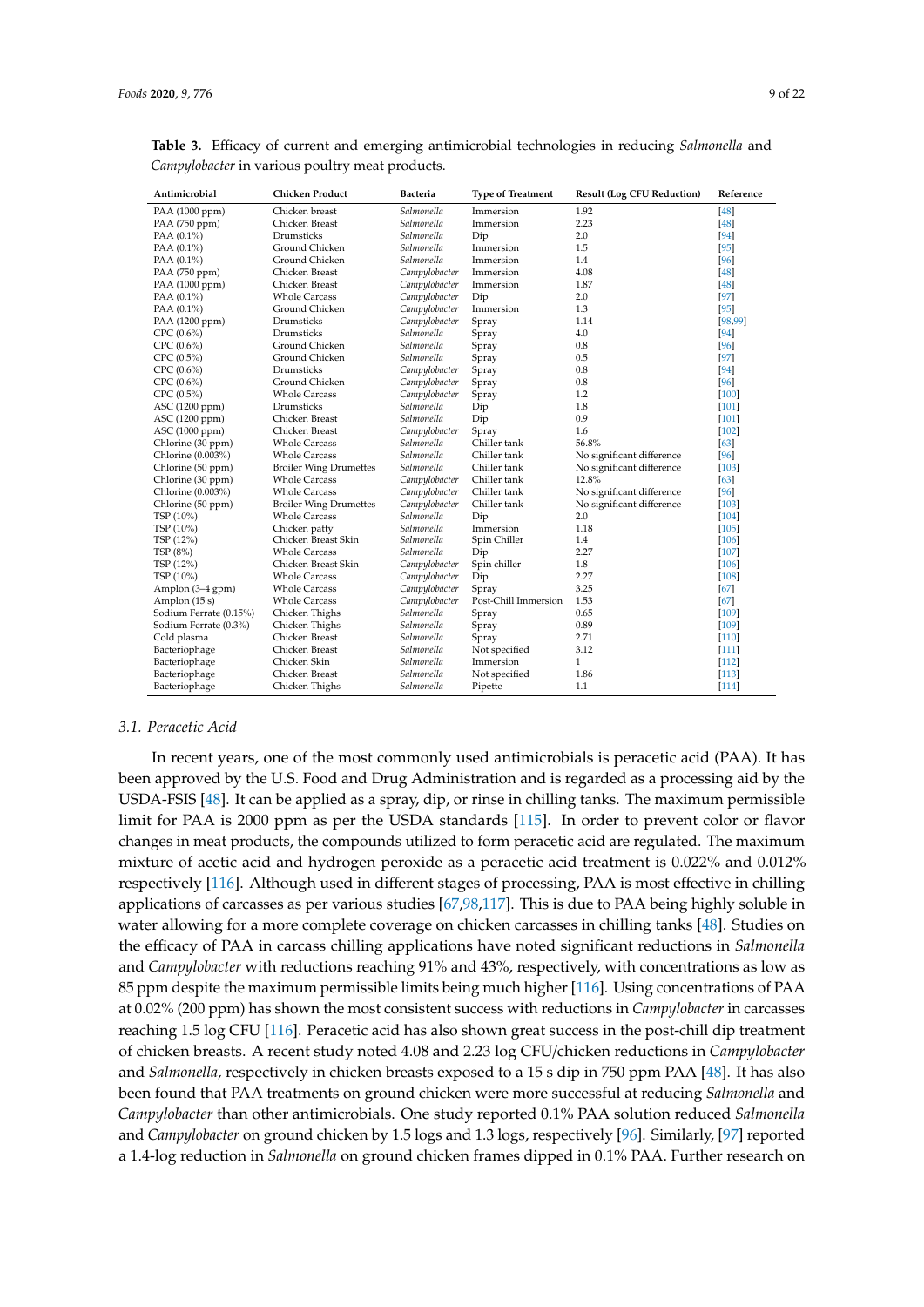the efficacy of peracetic acid continues and current investigations look to enhance the bactericidal capabilities of this antimicrobial in conjunction with other compounds.

#### *3.2. Cetylpyridinium Chloride*

Another antimicrobial utilized in poultry processing is cetylpyridinium chloride (CPC). CPC inhibits bacterial growth by interacting with the acid groups of bacteria creating ionized compounds which prevent bacterial metabolism [\[118\]](#page-20-7). It is a considered a strong antimicrobial and highly regulated with the current maximum permissible limit being 0.3 g per pound of raw poultry carcasses as a spray treatment, and 0.8% by weight of carcasses as a liquid aqueous solution [\[119\]](#page-20-8). According to the current USDA regulations, CPC utilized as a dipping application cannot have more than 10 s of contact with broiler meat [\[94\]](#page-19-2). However, exposing broiler carcasses to CPC in post-chilling tank simulations has demonstrated significant log reductions at exposure times of greater than 10 s. Treating drumsticks with 0.6% CPC for 30 s resulted in a 4-log reduction in *Salmonella* whereas exposure for 10 s resulted in a 3-log reduction [\[94\]](#page-19-2). Results suggest that the efficacy of CPC is significantly greater at exposure times above the current USDA regulations [\[94\]](#page-19-2). Many studies have reported success in reducing bacterial counts with CPC as a spray though not as significant as immersion with log reductions in bacteria averaging between 1.5–2.9 [\[120\]](#page-20-9). Spraying ground chicken meat with a 0.5% solution of CPC resulted in only 0.5-log reduction in *Salmonella* [\[97\]](#page-19-5). Similarly, spraying ground chicken with a 0.6% CPC solution resulted in approximately 0.8-log reductions in *Salmonella* and *Campylobacter* counts [\[96\]](#page-19-4). With current restrictions on the utilization of CPC in immersion, advancements in spray mechanisms may find greater use of CPC in post-chilling interventions.

# *3.3. Acidified Sodium Chlorite*

Another antimicrobial that has been approved by the USDA for use in poultry processing is acidified sodium chlorite (ASC) [\[121\]](#page-20-10). The maximum permissible limit of ASC as a spray or dip treatment is 1200 ppm [\[122\]](#page-20-11). However, in chilling applications, the maximum permissible limit is 150 ppm [\[122\]](#page-20-11). Acidified sodium chlorite acts by disrupting the cellular membrane of bacteria and oxidizing the constituents of the microorganisms [\[122\]](#page-20-11). Kemp et al. (2000) reported that dipping carcasses for 5 s in a 1200 ppm solution of ASC resulted in significant reductions in multiple bacteria. Aerobes, *E. coli*, and coliforms were reduced by 1.03, 2.31, and 1.96 logs, respectively [\[121\]](#page-20-10). Purnell et al. (2013) found that chicken breasts and chicken necks treated for 30 s with ASC as a spray at 1000 ppm resulted in 1.28-log and 1.60-log reductions in *Campylobacter* [\[102\]](#page-19-10). Acidified sodium chlorite performed better than peracetic acid on chicken breasts at both 30 s and 15 s of contact resulting in a difference of 0.13- and 0.04-log reductions, respectively [\[102\]](#page-19-10). Acidified sodium chlorite has also proven to be an effective treatment against *Salmonella*. Dipping chicken drumsticks and chicken breasts in a 1200 ppm ASC solution for 1 min resulted in 1.8-log and 0.9-log reductions in *Salmonella* [\[101\]](#page-19-9). Although effective in reducing microbial loads on poultry, ASC has demonstrated deleterious effects on sensory characteristics of poultry meat. Nagel et al., 2013, reported that multiple studies had acknowledged color and odors changes on broiler meat treated with 1200 ppm of ASC [\[98\]](#page-19-6). However, most of the deleterious effects disappeared during water chilling of poultry products [\[98\]](#page-19-6).

## *3.4. Chlorine*

Traditionally, chlorine has been the leading antimicrobial in broiler processing, most commonly utilized in chiller applications [\[63\]](#page-17-13). Studies before the mid-2000s noticed reductions in bacterial counts as high as 4 logs [\[120\]](#page-20-9). Others saw reductions nearing 60–70%. However, in recent years, the effectiveness of chlorine has become inconsistent. In a study investigating the efficacy of chlorine in chilling applications of carcasses, 30 ppm of chlorine reduced the percentage of positive isolates by 56.8% and 12.8% for *Salmonella* and *Campylobacter,* respectively [\[63\]](#page-17-13). On the other hand, an 85-ppm mixture of PAA and hydrogen peroxide resulted a 91.8% and 43.4% reduction [\[63\]](#page-17-13). Studies have suggested for years that in order to kill bacteria such as *Salmonella* in broiler skin, concentrations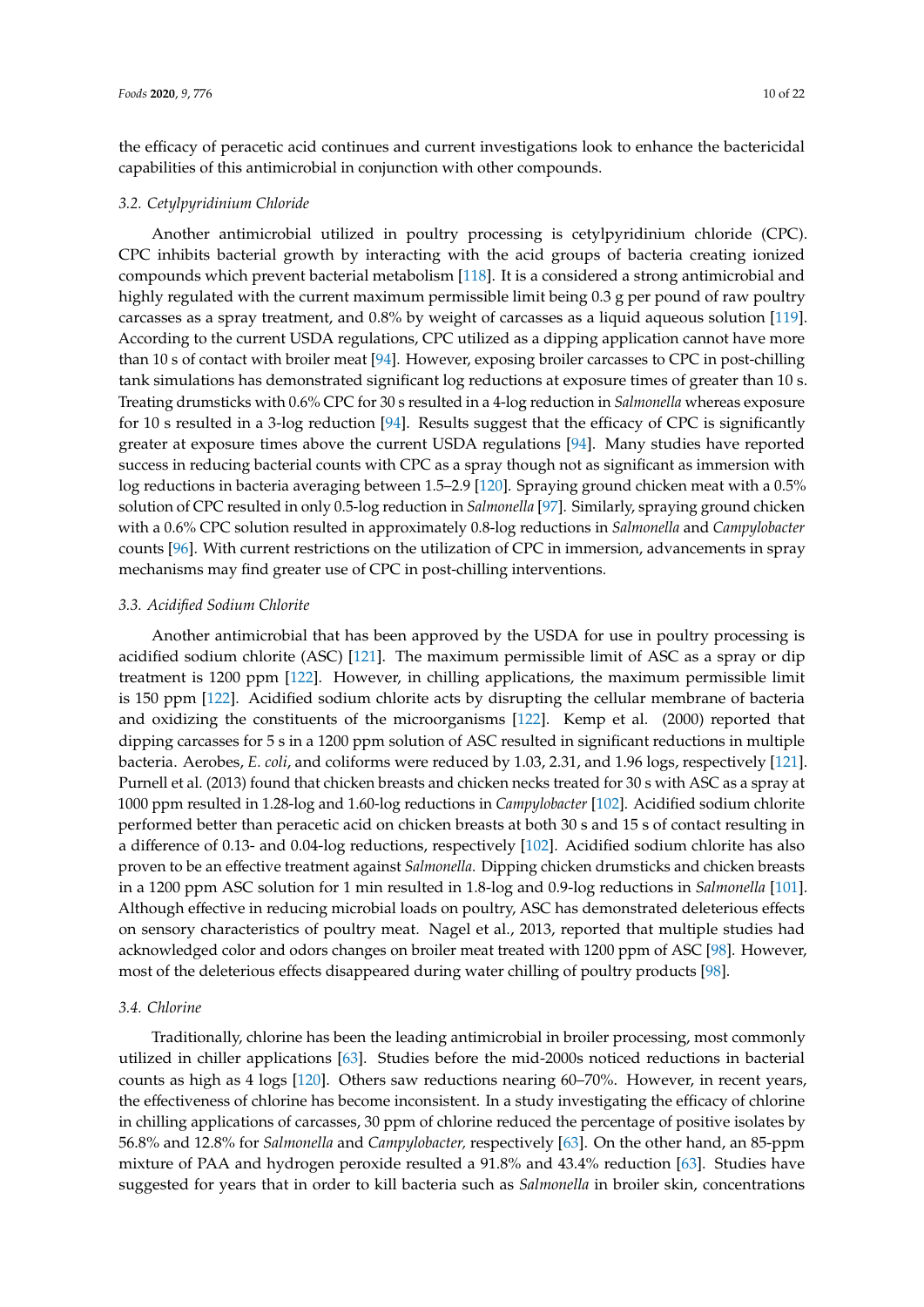of chlorine need to be significantly higher. One study found a difficulty in killing *Salmonella* until concentrations as high as 400 ppm and 800 ppm were reached [\[123\]](#page-20-12). Trends in data from various studies would suggest common bacteria found in broiler processing have developed a greater tolerance to chlorine-based antimicrobials. One study noted that treating broiler drumettes with 50 ppm of chlorine in chilling applications had the same effect as using distilled water. In both instances on drumettes, 2 to 3 log CFU/mm of *Salmonella* and *Campylobacter* were recovered [\[103\]](#page-19-11). Even more concerning are the correlations between chlorine resistance and multidrug-resistant serovars of *Salmonella* [\[124\]](#page-20-13). Unfortunately, increasing concentrations of chlorine is not an option. In order to comply with the demand for cleaner food and less use of chemicals in processing, the maximum permissible limit for chlorine is now 50 ppm [\[115\]](#page-20-4). If chlorine is used in processing plants, it is typically not used independently. Many studies have found greater success in reducing bacterial counts in chilling applications utilizing chlorine dioxide simultaneously with chlorine [\[125\]](#page-20-14). One of the major limitations of using chlorine in chilling applications is its sensitivity to the environment. Chlorine's efficacy is greatly reduced by a high pH  $(>7)$  and large quantities of organic content [\[63\]](#page-17-13). This organic content appears in the foam that forms on chilling tank surfaces and must be scooped off. While still useful under specific contexts, chlorine is proving to be less effective and is less common in broiler processing. Chlorine use in poultry processing is also banned in European countries and Russia. This, in turn, presses export restrictions on US processing plants.

#### *3.5. Trisodium Phosphate*

Another antimicrobial commonly used in conjunction with other compounds is trisodium phosphate (TSP). Trisodium phosphate is allowed as a spray or dip application with a maximum permissible limit of 12% in a mixed solution as per the USDA regulations [\[115\]](#page-20-4). This antimicrobial has unique characteristics that create a high pH between 11.2 and 12.1 on broiler meat surfaces [\[126\]](#page-20-15). It is thought that the effects of the higher pH assist in hindering major aerobic bacteria. Some studies have noted greater efficacy against gram negative bacteria specifically [\[127\]](#page-20-16). In many studies, treating chicken with trisodium phosphate typically results in a 1.5- to 3-log reduction in bacterial counts [\[104\]](#page-19-12). One reported controversial effect of trisodium phosphate treatments is the accelerated spoilage development during storage on chicken treated with TSP [\[104\]](#page-19-12). However, other studies refute these claims. By multiple comparisons of bacterial growth on meat treated with and without TSP, Rio et al., 2007, argued that TSP did not accelerate spoilage bacteria growth [\[128\]](#page-20-17). However, bactericidal effects of TSP decreased during refrigerated storage. Rio et al., 2007, inferred that gram-positive bacteria treated in the study may be more tolerant to TSP due to differences in the cellular membrane of the bacteria [\[128\]](#page-20-17). Gram-positive bacteria such as *Listeria monocytogenes* which can survive in low temperatures and in high concentrations of TSP could become more problematic as a food safety concern for poultry in storage.

#### **4. Emerging Technologies**/**Interventions**

Currently, major investigations are being conducted to improve intervention methods in poultry processing. Processing plants cannot rely on the integrity of cold transportation of food products to retailers and therefore, must prioritize advancements on antimicrobial interventions. There are many factors driving industrial changes but one of the most prominent factors is pressure by public demand for safer mechanisms [\[129\]](#page-20-18). The factors influencing the acceptability of microbial interventions are typically the level of concern people associate with the intervention, public awareness of an intervention, and severity of consequences if the intervention was not in place [\[129\]](#page-20-18). There are currently many chemical interventions utilized in poultry processing. As stated previously, the major compounds include PAA, chlorine, CPC, and TSP. Though effective in their current use, the effect of these compounds is very limited due to current maximum permissible limits in place to prevent chemical residues which can cause harmful effects to consumers or damage the quality of the meat products via discoloration or off-flavoring [\[67\]](#page-17-17). Table [4](#page-11-0) highlights the recent innovative antimicrobial treatments.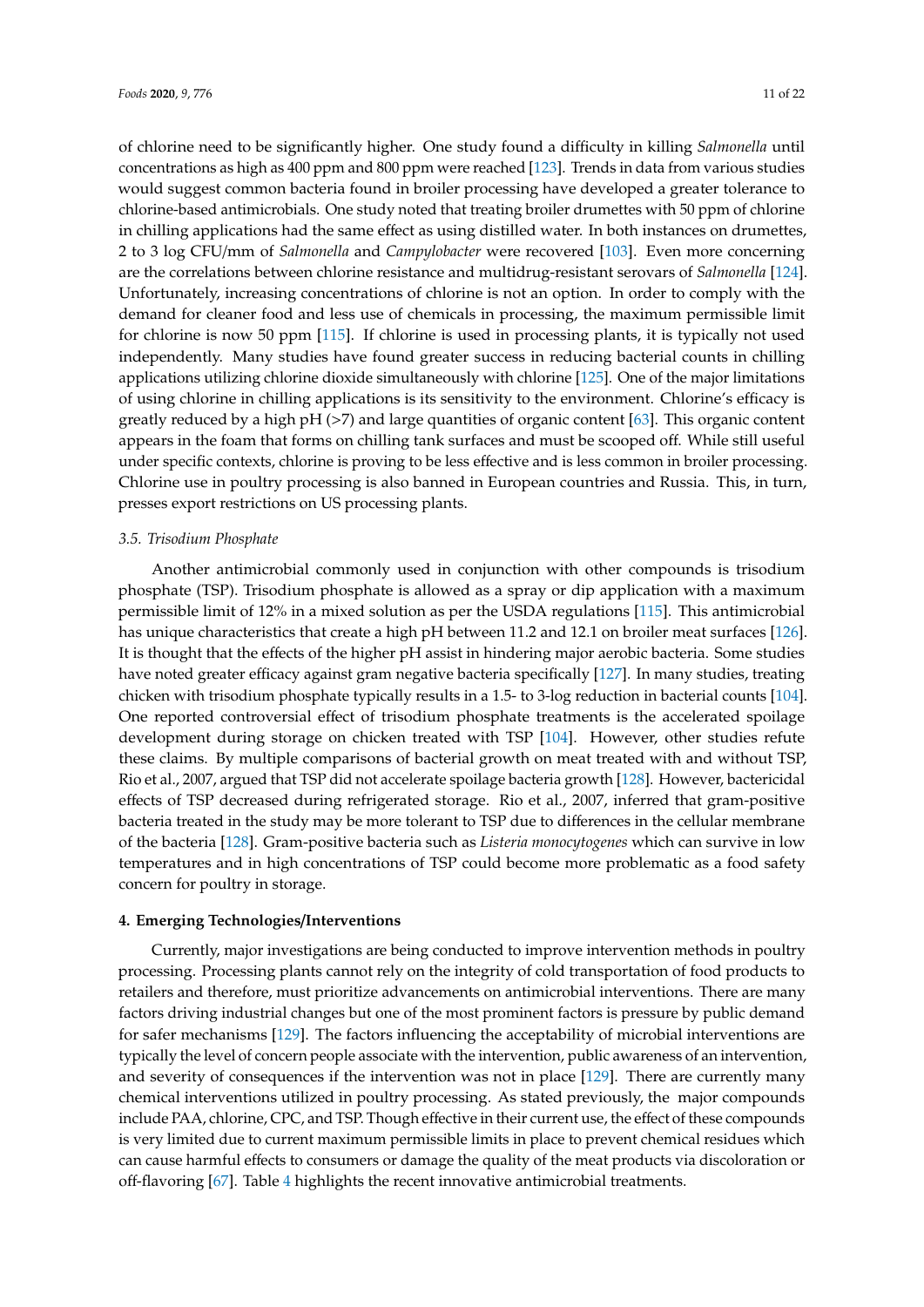<span id="page-11-0"></span>

| Technology                   | Advantages                                                                         | Limitations                                                                                                  | Max Permissible Limit                                                                    | Reference          |
|------------------------------|------------------------------------------------------------------------------------|--------------------------------------------------------------------------------------------------------------|------------------------------------------------------------------------------------------|--------------------|
| Chlorine                     | -Industry standard<br>for many years                                               | -Decreasing efficacy<br>due to chlorine<br>tolerance<br>-Efficacy reduced<br>by high pH and<br>organic load  | 50 ppm                                                                                   | [63]               |
| Amplon                       | -Improved<br>antimicrobial<br>activity                                             | -Limited research                                                                                            | Mixture flow between<br>5-10 gal/min in water                                            | [67]               |
| Cetylpyridinium<br>chloride  | -Effective<br>antimicrobial as a<br>spray application                              | -efficacy limited by<br>current USDA<br>restrictions on<br>maximum<br>permissible limits<br>and contact time | Spray: $0.3$ g/lb of raw poultry<br>Liquid aqueous solution: 0.8%                        | [94]               |
| Acidified Sodium<br>Chlorite | -Viable alternative<br>to current chemical<br>antimicrobials                       | -Can cause<br>deleterious effects<br>on sensory<br>characteristics                                           | Spray or dip: 1200<br>ppmImmersion: 150 ppm                                              | [98, 123]          |
| Trisodium<br>phosphate       | -High<br>microbiocidal<br>capacity for gram<br>negative bacteria                   | -Accelerated spoilage<br>in retail products<br>-Accelerated gram<br>positive bacterial<br>growth             | 12% in mixed solution                                                                    | $[128]$            |
| Sodium Ferrate               | -Strong biocidal<br>capabilities<br>-Improved                                      | -Limited studies on<br>meat products                                                                         | <b>NA</b>                                                                                | $[130]$            |
| Electrostatic<br>Spray       | antimicrobial<br>coverage on meat<br>-requires less<br>antimicrobials and<br>water | -Mixed results<br>on efficacy<br>-Not effective with<br>certain compounds                                    | <b>NA</b>                                                                                | $[131]$<br>$[132]$ |
| Bacteriophage                | -Target specificity                                                                | -Limited research<br>in commercial<br>processing                                                             | Applied to achieve a level of<br>$1 \times 10^7 - 1 \times 10^9$ plaque<br>forming units | $[111]$            |
| Peracetic acid               | -Most effective<br>antimicrobial in<br>chilling<br>applications                    | -Limited activity<br>against biofilms                                                                        | 2000 ppm                                                                                 | [67, 133]          |
| Cold Plasma                  | -Cost effective<br>-microbiocidal                                                  | -May affect quality<br>attributes                                                                            | <b>NA</b>                                                                                | $[134]$            |

**Table 4.** Advantages and limitations of current and emerging antimicrobial interventions.

#### *4.1. Amplon*

One antimicrobial advancement under investigation is the commercial product Amplon. Amplon is comprised of sulfuric acid and sodium sulfate and is approved by the USDA-FSIS for spray, wash, and dip applications [\[67\]](#page-17-17). Amplon has proven to be successful in reducing the bacterial counts of *Salmonella* on retail meat products such as chicken wings, where log reductions in bacteria exceeded that of commonly used antimicrobial CPC [\[135\]](#page-21-4). The immersion of chicken wings in Amplon for 20 s resulted in a 1.2-log reduction in *Salmonella* [\[135\]](#page-21-4). In another study, dipping whole carcasses in Amplon for 15 s post-chilling resulted in a 1.53 log CFU/chicken decrease in *Campylobacter* [\[67\]](#page-17-17). Even though limited research on this antimicrobial is available, results from commercial plant simulations do indicate that Amplon could be a promising alternative to the current antimicrobials utilized [\[67\]](#page-17-17).

## *4.2. Sodium Ferrate*

A compound under recent investigation is sodium ferrate. Ferrate is a strong oxidizing agent capable of removing organic and inorganic toxins [\[136\]](#page-21-5). Many studies have investigated the efficacy of sodium ferrate as a waste-water treatment and alternative to chlorinating water. Maghraoui et al. (2013) studied sodium ferrate's biocidal capabilities in water contaminated with *Salmonella* and various other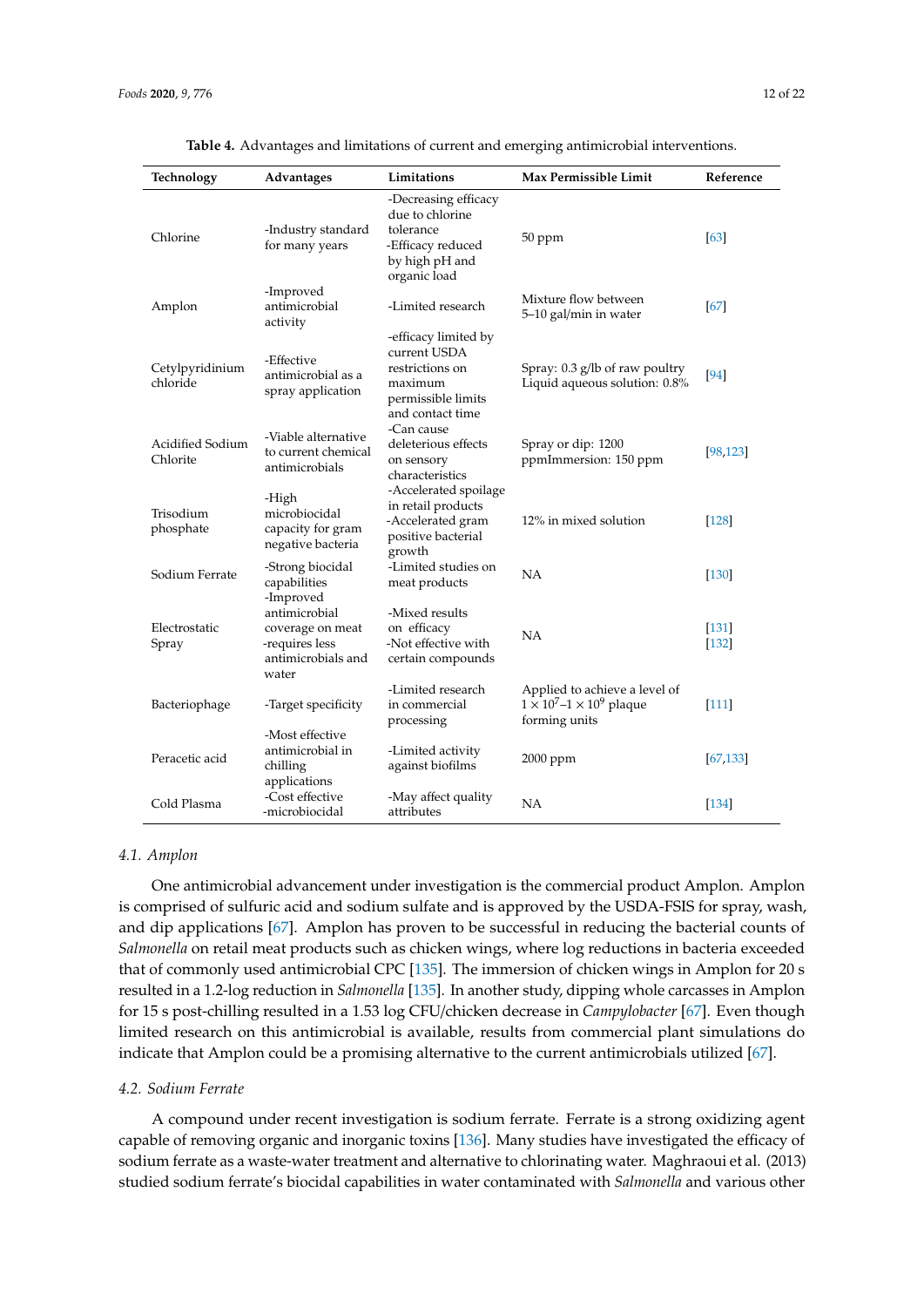pathogens [\[130\]](#page-20-19). Only 8 mg/L of sodium ferrate in water was required to inactivate *Salmonella* whereas inactivation of *E. coli* and *Pseudomonas* required 5 mg/L and 6.3 mg/L, respectively. The study also found that the required dose for consistent bacterial inactivation above 99.9% was 30 mg/L. Sanitizing water with sodium ferrate can significantly reduce costs. One study reported that to disinfect one liter of water requires 4.5 g of chlorine whereas only 0.5 g of sodium ferrate would be needed [\[137\]](#page-21-6). Currently only one study has investigated the effects of sodium ferrate as an antimicrobial treatment on broiler meat. Electrostatic spray application of 0.15% and 0.3% solutions of sodium ferrate on chicken thighs reduced *Salmonella* counts by 0.65 and 0.89 log CFU/g, respectively [\[109\]](#page-19-17). The technology for utilizing sodium ferrate in machinery has been patented [\[138\]](#page-21-7).

## *4.3. Electrostatic Spraying*

New antimicrobials are not the only aspects of microbial intervention being investigated. New methods of application of these antimicrobials are being thoroughly researched as well. The conventional application of antimicrobial treatments as a dip or spray requires significant amounts of water. Recent studies have investigated the application of electrostatic spraying in antimicrobial treatments of broiler meat [\[131\]](#page-21-0). Conversely, electrostatic spraying is not a new invention. Articles dating back to 1964 discuss the design and methods of application of electrostatic spraying for paint products [\[139\]](#page-21-8). Electrostatic sprayers operate by applying a negative charge to the compound being sprayed which are attracted to the positively charged surface of broiler products. This, in turn, helps tremendously with accuracy and efficiency of application. Products are also able to have a more even and complete coverage on the surfaces they are applied to. Shen et al. (2019) reported that significantly less water was needed for electrostatic spray applications with approximately 58.2 mL/min being required as compared to an average of 500 L for immersion applications. However, no differences were found in the efficacy in *Campylobacter* reduction. Application of 0.1% PAA as conventional immersion and electrostatic spray on chicken wings resulted in an average reduction of 2.3 log CFU/g and 2.1 log CFU/g of *Campylobacter,* respectively [\[131\]](#page-21-0). Another study found similar results between applying peracetic acid at 2000 ppm through immersion and electrostatic spray on chicken wings with applications resulting in 1.82- and 1.9-log reductions in *Salmonella,* respectively [\[132\]](#page-21-1). Applications in beef processing have also shown similar results. Hudson (2015) noted that there were no differences between conventional spraying and electrostatic spraying of peracetic acid on beef brisket with reductions in *Escherichia coli* being around 1.0 log and 0.7 log CFU/cm<sup>2</sup> [\[140\]](#page-21-9). Currently more research is needed to determine if electrostatic spray mechanisms effectively increase the efficacy of applied antimicrobials.

#### *4.4. Cold Plasma Treatment*

In recent years, studies have been investigating the use of cold plasma treatments on food products as an antimicrobial intervention. Cold plasma or nonthermal plasma (NTP) is emitted as gas or through microwaves at ambient temperatures between 30 ◦C–60 ◦C by ionizing a controlled atmosphere with electrodes. Nonthermal plasma acts by rupturing the cell membranes of bacteria with electrostatic tension. Ionized oxygen as NTP also has strong oxidizing properties, which easily disrupt bonds within unsaturated fatty acids and the proteins of microbes [\[141](#page-21-10)[,142\]](#page-21-11). The utilization of NTP treatments has proven to reduce surface bacteria at costs lower than conventional interventions [\[143\]](#page-21-12). Misra and Jo noted, in one study, that a NTP treatment comprised of  $He/O<sub>2</sub>$  successfully reduced aerobic bacterial counts on bacon by 4.5 log CFU/g [\[141\]](#page-21-10). In a treatment on pork-butt, NTP effectively reduced *S.* Typhimurium by 2.68 log CFU/g [\[142\]](#page-21-11). In an experiment with chicken breast, NTP reduced *Salmonella* counts by 2.71 log CFU/g [\[110\]](#page-19-18). Nonthermal plasma can also be applied on in-package products. In modified atmospheres, NTP effectively inhibits microbiological growth which may enhance the efficacy of interventions in prepackaged meats [\[141\]](#page-21-10). One study has reported that the application of NTP in packaged chicken breast could extend the shelf life of the product to up to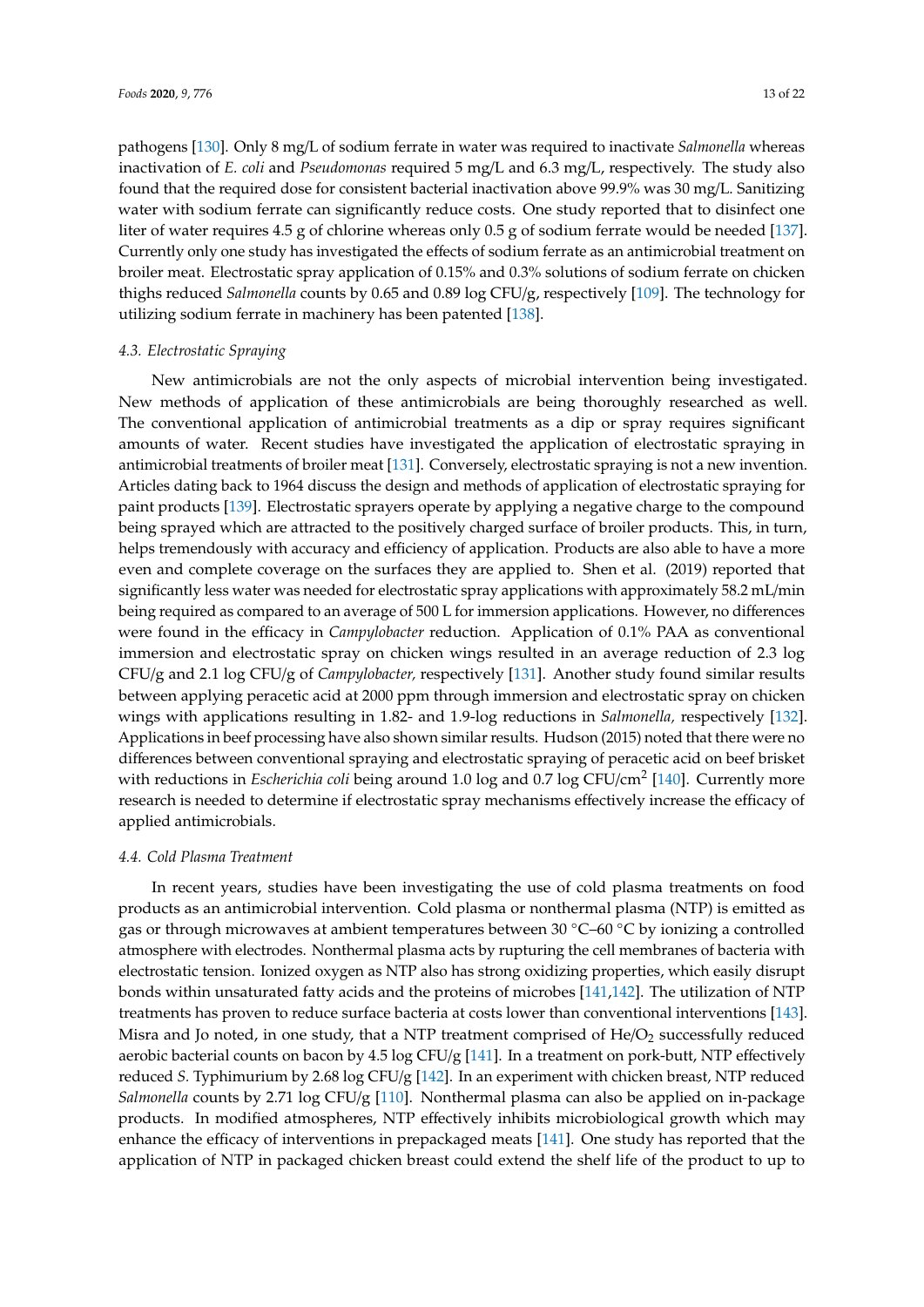14 days [\[141\]](#page-21-10). Though not yet investigated in many commercial settings, there is high potential for NTP in commercial processing plants.

#### *4.5. Bacteriophages*

Lastly, recent studies have been further investigating the use of bacteriophages in broiler processing as antimicrobial treatments [\[122](#page-20-11)[,123\]](#page-20-12). Despite many chemical antimicrobial agents being used during processing, a tremendous number of outbreaks still occur each year in the United States. Chemical antimicrobials are certainly improving in efforts to counteract developing tolerances common bacteria have acquired. However, current compounds such as PAA, TSP, chlorine, and CPC, kill microbes indiscriminately [\[144\]](#page-21-13). This includes beneficial flora which contribute to benefitting shelf life and other sensory attributes of meat products. The use of bacteriophages as antimicrobial treatments could be widely adapted in commercial processing plants as the consumer acceptance of current methods continues to decline [\[144\]](#page-21-13). Some commercial bacteriophage preparations such as Listex P100 are already approved by the U.S. Food and Drug Administration as well as European countries [\[111\]](#page-20-0). However, many phages have been isolated and studied. Phage cocktails such as Felix-O1, SCPLX-1, and SJ2 have been shown to be effective in reducing *Salmonella* counts on various products [\[144\]](#page-21-13). Bacteriophages are bacterial viruses that can infect and kill specifically targeted bacteria [\[111\]](#page-20-0). As seen in Table [2,](#page-5-0) one study has found success in the reduction in *S*. Enteritidis below detectable limits on chicken breasts [\[111\]](#page-20-0). Contaminated chicken breasts treated with a bacteriophage mixture saw *Salmonella* reductions around 3.12 log CFU/mL in a mixed suspension [\[111\]](#page-20-0). This would suggest that specific bacteriophages can be used to target specific bacterial reduction on broiler products. Another study found that by immersing carcasses in a phage suspension, *Salmonella* counts on chicken skin were reduced by 1 log CFU/cm<sup>2</sup> [\[112\]](#page-20-1). Duc et al. (2018) also noted reductions in *Salmonella* ranging from 1.41–1.86 log CFU/piece on chicken breasts treated with 30 µL of a bacteriophage cocktail [\[113\]](#page-20-2). Sukumaran et al. (2015) reported that bacteriophages can be applied sequentially with chemical antimicrobials such as PAA and CPC to achieve *Salmonella* reductions up to 2.3 log CFU on chicken skin [\[145\]](#page-21-14). Another study by the same group observed a synergistic effect of bacteriophages with modified atmosphere packaging in reducing *Salmonella* on chicken breast fillets [\[146\]](#page-21-15). A small variety of commercial bacteriophage products have been approved by the USDA, but few are used in the industry. Currently, most bacteriophage research is conducted in a laboratory setting. For example, chicken thighs treated with a phage cocktail in a tumbler resulted in an average of 1.1 log CFU/g reductions in *Salmonella* [\[114\]](#page-20-3). However, further research is needed to test the efficacy of bacteriophages in commercial processing plants. One major concern is the possibility of phage-resistant bacteria. There have been reports of strains of *S.* Enteritidis developing phage-resistant mutations. However, predictive modeling may provide accurate predictions of the emergence of phage-resistant strains of bacteria [\[147\]](#page-21-16). Phage resistance becomes more concerning during biofilm formation. While phage-resistant cells are rare, it has been observed that these cells are able to replicate faster than the bacteriophage can infect the biofilm [\[119\]](#page-20-8). Phage-resistant cells will also envelop phage-susceptible cells providing a barrier to protect the biofilm from infection [\[119\]](#page-20-8).

#### **5. Conclusions**

The poultry industry is an important sector of agriculture that has dramatically grown in the last 50 years. From small processing plants in Delaware, poultry processing has grown into a multibillion-dollar industry with production surpassing every other meat industry in the United States. Despite the many advancements that have occurred throughout the years, *Salmonella* and *Campylobacter* continue to persist as the prominent pathogens in poultry meat causing foodborne illnesses and outbreaks. These bacteria are constantly monitored by the USDA-FSIS through performance standard protocols for commercial poultry processing plants.

There are several antimicrobial interventions utilized by commercial processing plants to ensure that performance standards are met as well as to ensure the safety of food products distributed to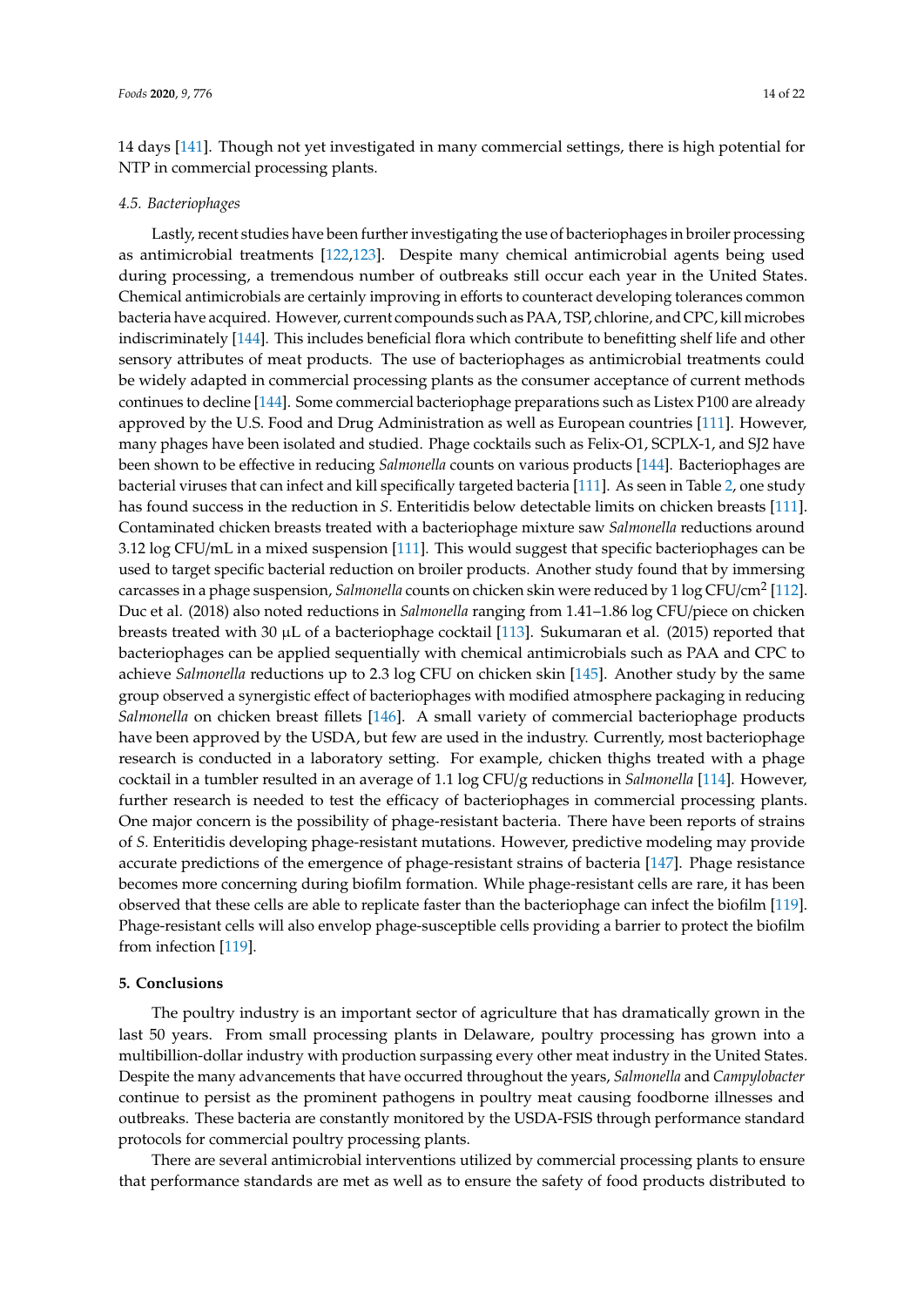retailors. Chemical antimicrobials are the leading interventions used currently in the industry with peracetic acid, cetylpyridinium chloride, acidified sodium chlorite, chlorine, and trisodium phosphate being the most prominent ones. Despite having an arsenal of interventions available for poultry processing, new food safety challenges are presented by *Salmonella and Campylobacter*. These include formation of biofilms and development of stress tolerance such as acid tolerance and heat tolerance in *Salmonella* as well as aerotolerance/oxygen tolerance in *Campylobacter*. In order to overcome these emerging challenges poultry industry is constantly looking for novel interventions.

Novel chemical antimicrobials such as Amplon and sodium ferrate have shown promising results in reducing *Salmonella* and *Campylobacter* in broiler meat. The electrostatic spraying of antimicrobials is a recent advancement that is being intensely investigated which provides more effective antimicrobial coverage on meat with a much lower utilization of water. The financial savings from a reduced use of the compounds and water involved in these treatments could prove to greatly improve the economical aspect of poultry processing. Though never used in commercial settings, the application of cold plasma technology is also a great emerging technique that can even be applied on pre-packaged foods. The use of bacteriophages is also currently under investigation for the treatment of broiler meat, which has the advantage of targeting bacteria specificity. Although further research is necessary to find optimal applications of this intervention, the current findings demonstrate the value of utilizing bacteriophages as an alternative to conventional measures.

Many advancements have taken place over the years in poultry processing and we are still searching for ways to decrease bacterial counts in poultry meat. With the technologies currently under investigation, conventional measures may soon undergo significant changes. Despite challenges that continue to arise surrounding the food safety of poultry meat, notable technological improvements are still being discovered.

**Author Contributions:** A.T.S. and H.T.T. contributed towards the conceptualization. A.T.S. developed the idea and outline and supervised the project. H.T.T. participated in the design, drafted the review, and made modifications together with A.T.S. to form the final manuscript. Critical review and edits were conducted by both authors. All authors have read and agreed to the published version of the manuscript.

**Funding:** The authors acknowledge the USDA National Institute of Food and Agriculture Hatch Project (MIS-322380) and the Mississippi Agriculture and Forestry Experiment Station Strategic Research Initiative to A.T.S at Mississippi State University that covered the publication costs for this manuscript.

**Conflicts of Interest:** The authors have no conflicts of interest.

## **References**

- <span id="page-14-0"></span>1. Constance, D.H. The Southern Model of Broiler Production and Its Global Implications. *Cult. Agric.* **2008**, *30*, 17–31. [\[CrossRef\]](http://dx.doi.org/10.1111/j.1556-486X.2008.00004.x)
- <span id="page-14-1"></span>2. Hart, J.F.; Mayda, C. The Industrialization of Livestock Production in The United States. *Southeast. Geogr.* **1998**, *38*, 58–78. [\[CrossRef\]](http://dx.doi.org/10.1353/sgo.1998.0014)
- <span id="page-14-2"></span>3. Lasley, F.A. *The US Poultry Industry: Changing Economics and Structure*; Agricultural Economic Report-United States Dept. of Agriculture (USA): Washington, DC, USA, 1983.
- <span id="page-14-3"></span>4. Brown, D. Poultry processing created more rural jobs than red-meat packing during the 1980's. *Rural Dev. Pers.* **1994**, *9*, 33–39.
- <span id="page-14-4"></span>5. Martinez, S.W. *Vertical Coordination in the Pork and Broiler Industries: Implications for Pork and Chicken Products*; Report No. 777; (No. 1473-2016-120713); Agricultural Economic Report-United States Dept. of Agriculture (USA): Washington, DC, USA; Food and Rural Economics Division, Economic Research Service USDA: Washington, DC, USA, 1999.
- <span id="page-14-5"></span>6. United States Department of Agriculture, Food Safety Inspection Service. Pathogen reduction: Hazard analysis and critical control point (HACCP) systems; final rule. *Fed. Reg.* **1996**, *61*, 38806–38989.
- <span id="page-14-6"></span>7. Perez, S.M. Evaluating the Impact of Cetylpyridinium Chloride and Peroxyacetic Acid When Applied to Broiler Frames on Salmonella Spp. and the Quality and Sensory Attributes of Mechanically Deboned Chicken Meat. Master's Thesis, Master of Science, Mississippi State University, Starkville, MS, USA, 2016.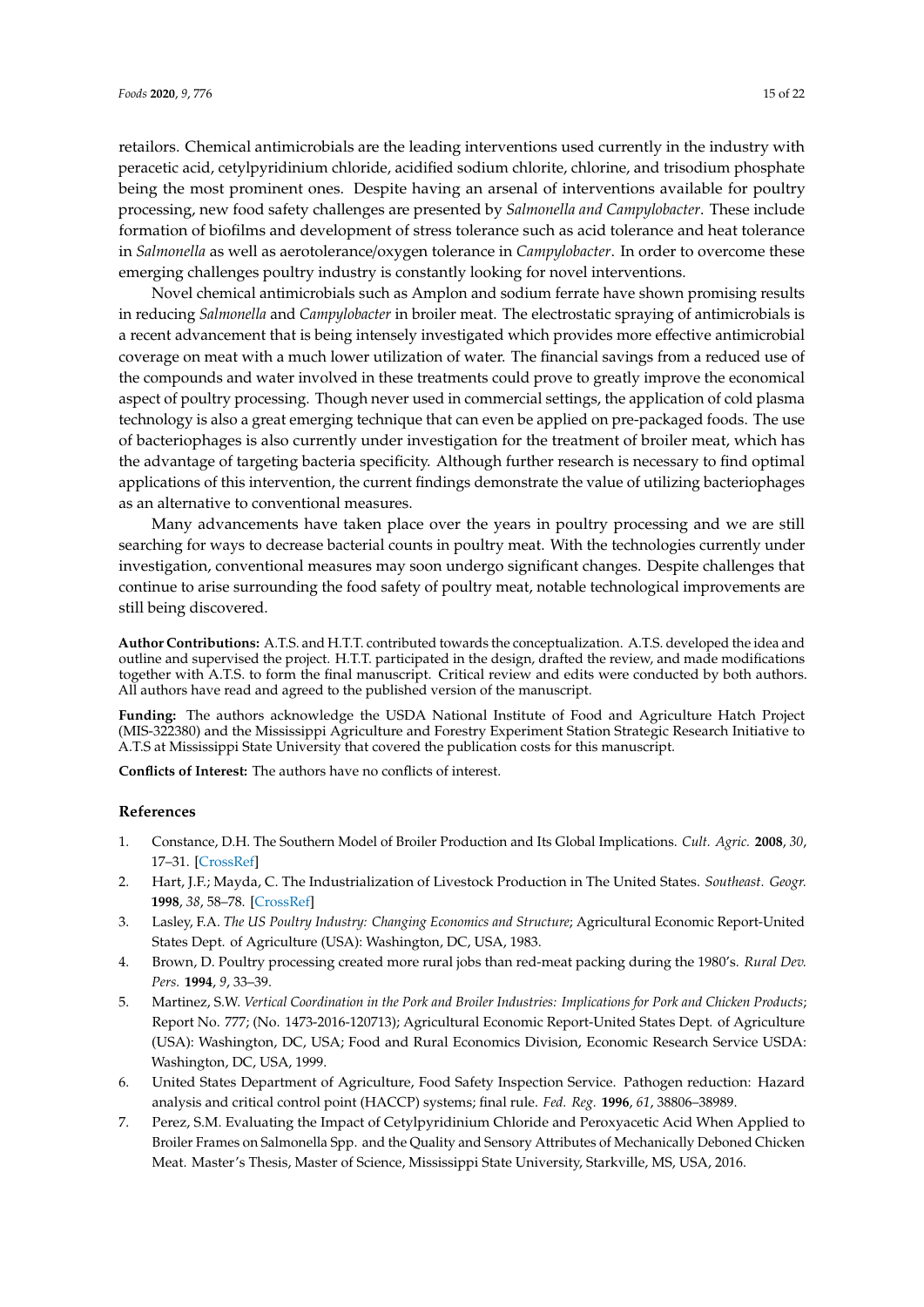- <span id="page-15-0"></span>8. Brenner, F.W.; Villar, R.G.; Angulo, F.J.; Tauxe, R.; Swaminathan, B. Salmonella Nomenclature. *J. Clin. Microbiol.* **2000**, *38*, 2465–2467. [\[CrossRef\]](http://dx.doi.org/10.1128/JCM.38.7.2465-2467.2000)
- <span id="page-15-1"></span>9. Centers for Disease Control and Prevention (CDC). *Salmonella* Homepage (Final Update). 2020. Available online: https://[www.cdc.gov](https://www.cdc.gov/salmonella/index.html)/salmonella/index.html (accessed on 10 April 2020).
- <span id="page-15-2"></span>10. Antunes, P.; Mourão, J.; Campos, J.; Peixe, L. Salmonellosis: The role of poultry meat. *Clin. Microbiol. Infect.* **2016**, *22*, 110–121. [\[CrossRef\]](http://dx.doi.org/10.1016/j.cmi.2015.12.004) [\[PubMed\]](http://www.ncbi.nlm.nih.gov/pubmed/26708671)
- <span id="page-15-3"></span>11. Majowicz, S.E.; Musto, J.; Scallan, E.; Angulo, F.J.; Kirk, M.; O'Brien, S.J.; Jones, T.F.; Fazil, A.; Hoekstra, R.M. for the International Collaboration on Enteric Disease "Burden of Illness" Studies. The global burden of nontyphoidal Salmonella gastroenteritis. *Clin. Infect. Dis.* **2010**, *50*, 882–889. [\[CrossRef\]](http://dx.doi.org/10.1086/650733)
- <span id="page-15-4"></span>12. Akil, L.; Ahmad, H.A. Quantitative Risk Assessment Model of Human Salmonellosis Resulting from Consumption of Broiler Chicken. *Diseases* **2019**, *7*, 19. [\[CrossRef\]](http://dx.doi.org/10.3390/diseases7010019)
- <span id="page-15-5"></span>13. Schlisselberg, D.B.; Kler, E.; Kisluk, G.; Shachar, D.; Yaron, S. Biofilm formation ability of Salmonella enterica serovar Typhimurium acrAB mutants. *Int. J. Antimicrob. Agents* **2015**, *46*, 456–459. [\[CrossRef\]](http://dx.doi.org/10.1016/j.ijantimicag.2015.06.011)
- <span id="page-15-6"></span>14. Yang, Y.; Feye, K.M.; Shi, Z.; Pavlidis, H.O.; Kogut, M.; Ashworth, A.J.; Ricke, S.C. A Historical Review on Antibiotic Resistance of Foodborne Campylobacter. *Front. Microbiol.* **2019**, *10*, 1509. [\[CrossRef\]](http://dx.doi.org/10.3389/fmicb.2019.01509)
- <span id="page-15-7"></span>15. Centers for Disease Control and Prevention (CDC). Campylobacter (Campylobacteriosis) (Final Update). 2019. Available online: https://www.cdc.gov/[campylobacter](https://www.cdc.gov/campylobacter/index.html)/index.html (accessed on 14 April 2020).
- <span id="page-15-8"></span>16. Llarena, A.-K.; Taboada, E.; Rossi, M. Whole-Genome Sequencing in Epidemiology of Campylobacter jejuni Infections. *J. Clin. Microbiol.* **2017**, *55*, 1269–1275. [\[CrossRef\]](http://dx.doi.org/10.1128/JCM.00017-17)
- <span id="page-15-9"></span>17. Laughlin, M.E.; Chatham-Stephens, K.; Geissler, A.L. "Campylobacteriosis-Chapter 4-2020 Yellow Book." Centers for Disease Control and Prevention, Centers for Disease Control and Prevention. Available online: https://wwwnc.cdc.gov/travel/yellowbook/2020/[travel-related-infectious-diseases](https://wwwnc.cdc.gov/travel/yellowbook/2020/travel-related-infectious-diseases/campylobacteriosis)/ [campylobacteriosis](https://wwwnc.cdc.gov/travel/yellowbook/2020/travel-related-infectious-diseases/campylobacteriosis) (accessed on 15 April 2020).
- <span id="page-15-10"></span>18. Fouts, D.E.; Mongodin, E.F.; Mandrell, R.E.; Miller, W.G.; Rasko, D.A.; Ravel, J.; Brinkac, L.M.; DeBoy, R.T.; Parker, C.T.; Daugherty, S.C.; et al. Major Structural Differences and Novel Potential Virulence Mechanisms from the Genomes of Multiple Campylobacter Species. *PLoS Biol.* **2005**, *3*, e15. [\[CrossRef\]](http://dx.doi.org/10.1371/journal.pbio.0030015) [\[PubMed\]](http://www.ncbi.nlm.nih.gov/pubmed/15660156)
- <span id="page-15-11"></span>19. Dogan, O.B.; Clarke, J.; Mattos, F.; Wang, B. A quantitative microbial risk assessment model of Campylobacter in broiler chickens: Evaluating processing interventions. *Food Control.* **2019**, *100*, 97–110. [\[CrossRef\]](http://dx.doi.org/10.1016/j.foodcont.2019.01.003)
- <span id="page-15-12"></span>20. Hermans, D.; Van Deun, K.; Martel, A.; Van Immerseel, F.; Messens, W.; Heyndrickx, M.; Haesebrouck, F.; Pasmans, F. Colonization factors of Campylobacter jejuni in the chicken gut. *Veter. Res.* **2011**, *42*, 82. [\[CrossRef\]](http://dx.doi.org/10.1186/1297-9716-42-82) [\[PubMed\]](http://www.ncbi.nlm.nih.gov/pubmed/21714866)
- <span id="page-15-13"></span>21. Newell, D.G.; Fearnley, C. Sources of Campylobacter Colonization in Broiler Chickens. *Appl. Environ. Microbiol.* **2003**, *69*, 4343–4351. [\[CrossRef\]](http://dx.doi.org/10.1128/AEM.69.8.4343-4351.2003)
- <span id="page-15-14"></span>22. Ricke, S.C.; Kundinger, M.M.; Miller, D.R.; Keeton, J.T. Alternatives to antibiotics: Chemical and physical antimicrobial interventions and foodborne pathogen response. *Poult. Sci.* **2005**, *84*, 667–675. [\[CrossRef\]](http://dx.doi.org/10.1093/ps/84.4.667)
- <span id="page-15-15"></span>23. Chai, S.J.; Cole, D.; Nisler, A.; Mahon, B.E. Poultry: The most common food in outbreaks with known pathogens, United States, 1998–2012. *Epidemiol. Infect.* **2016**, *145*, 316–325. [\[CrossRef\]](http://dx.doi.org/10.1017/S0950268816002375)
- <span id="page-15-16"></span>24. Heredia, N.; Garcia, S. Animals as sources of food-borne pathogens: A review. *Anim. Nutr.* **2018**, *4*, 250–255. [\[CrossRef\]](http://dx.doi.org/10.1016/j.aninu.2018.04.006)
- <span id="page-15-17"></span>25. Mead, G. Microbiological quality of poultry meat: A review. *Braz. J. Poult. Sci.* **2004**, *6*, 135–142. [\[CrossRef\]](http://dx.doi.org/10.1590/S1516-635X2004000300001)
- <span id="page-15-18"></span>26. Barrow, P.A.; Methner, U. *Salmonella in Domestic Animals*, 2nd ed.; CABI: Oxfordshire, UK, 2013; pp. 1–19.
- <span id="page-15-19"></span>27. Wise, M.; Siragusa, G.R.; Plumblee, J.; Healy, M.; Cray, P.J.; Seal, B.S. Predicting Salmonella enterica serotypes by repetitive sequence-based PCR. *J. Microbiol. Methods* **2009**, *76*, 18–24. [\[CrossRef\]](http://dx.doi.org/10.1016/j.mimet.2008.09.006)
- <span id="page-15-20"></span>28. Centers for Disease Control and Prevention (CDC). FoodNet 2018 Preliminary Data (Final Update) 2018. Available online: https://www.cdc.gov/foodnet/reports/[prelim-data-intro-2018.html](https://www.cdc.gov/foodnet/reports/prelim-data-intro-2018.html) (accessed on 15 April 2020).
- <span id="page-15-21"></span>29. Foley, S.L.; Lynne, A.M.; Nayak, R. Salmonella challenges: Prevalence in swine and poultry and potential pathogenicity of such isolates1, 2. *J. Anim. Sci.* **2008**, *86*, E149–E162. [\[CrossRef\]](http://dx.doi.org/10.2527/jas.2007-0464) [\[PubMed\]](http://www.ncbi.nlm.nih.gov/pubmed/17911227)
- <span id="page-15-22"></span>30. Food Safety and inspection Service. Data Collection and Reports 2016. Available online: https://[www.fsis.usda.](https://www.fsis.usda.gov/wps/portal/fsis/topics/data-collection-and-reports/microbiology/annual-serotyping-reports) gov/wps/portal/fsis/topics/[data-collection-and-reports](https://www.fsis.usda.gov/wps/portal/fsis/topics/data-collection-and-reports/microbiology/annual-serotyping-reports)/microbiology/annual-serotyping-reports (accessed on 15 April 2020).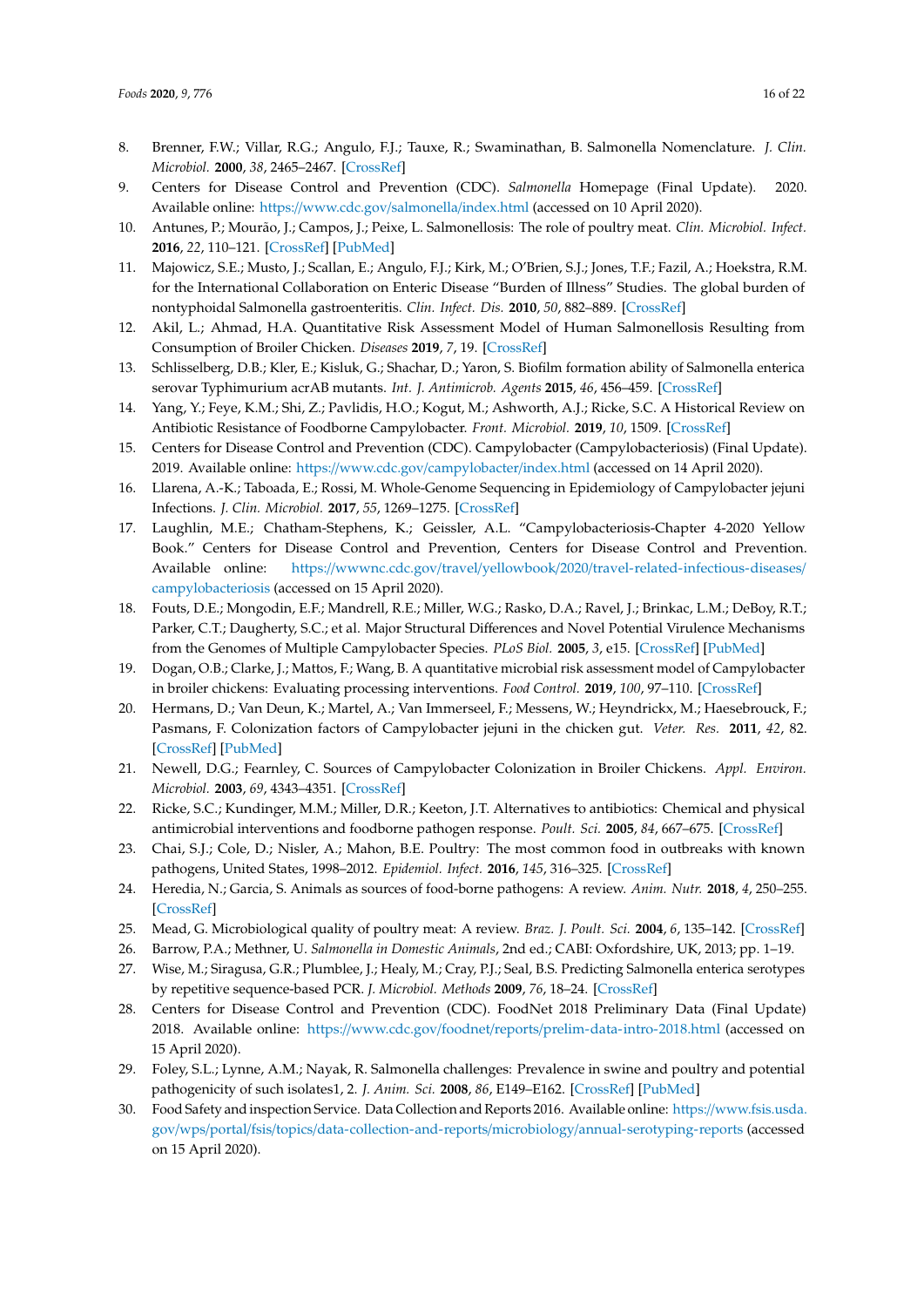- <span id="page-16-0"></span>31. Mouttotou, N.; Ahmad, S.; Kamran, Z.; Koutoulis, K.C. Prevalence, Risks and Antibiotic Resistance of Salmonella in Poultry Production Chain. In *Current Topics in Salmonella and Salmonellosis*; IntechOpen: Rijeka, Croatia, 2017; pp. 215–227.
- <span id="page-16-1"></span>32. McCarthy, Z.; Smith, B.A.; Fazil, A.; Wu, J.; Ryan, S.D.; Munther, D. Individual based modeling and analysis of pathogen levels in poultry chilling process. *Math. Biosci.* **2017**, *294*, 172–180. [\[CrossRef\]](http://dx.doi.org/10.1016/j.mbs.2017.10.010) [\[PubMed\]](http://www.ncbi.nlm.nih.gov/pubmed/29080777)
- <span id="page-16-2"></span>33. Lillard, H.S. The Impact of Commercial Processing Procedures on the Bacterial Contamination and Cross-Contamination of Broiler Carcasses. *J. Food Prot.* **1990**, *53*, 202–204. [\[CrossRef\]](http://dx.doi.org/10.4315/0362-028X-53.3.202) [\[PubMed\]](http://www.ncbi.nlm.nih.gov/pubmed/31018399)
- <span id="page-16-3"></span>34. US Department of Agriculture, Food Safety and Inspection Service. Progress Report on Salmonella and Campylobacter Testing of Raw Meat and Poultry Products, 1998–2014. 2014. Available online: https://www.fsis.usda.gov/wps/wcm/connect/[7b9ba8cd-de00-4d8d-8cf7-7cfbe24236f7](https://www.fsis.usda.gov/wps/wcm/connect/7b9ba8cd-de00-4d8d-8cf7-7cfbe24236f7/Progress-Report-Salmonella-Campylobacter-CY2014.pdf?MOD=AJPERES)/Progress-Report-[Salmonella-Campylobacter-CY2014.pdf?MOD](https://www.fsis.usda.gov/wps/wcm/connect/7b9ba8cd-de00-4d8d-8cf7-7cfbe24236f7/Progress-Report-Salmonella-Campylobacter-CY2014.pdf?MOD=AJPERES)=AJPERES (accessed on 12 April 2020).
- <span id="page-16-4"></span>35. Rajan, K.; Shi, Z.; Ricke, S.C. Current aspects of Salmonella contamination in the US poultry production chain and the potential application of risk strategies in understanding emerging hazards. *Crit. Rev. Microbiol.* **2016**, *43*, 370–392. [\[CrossRef\]](http://dx.doi.org/10.1080/1040841X.2016.1223600)
- <span id="page-16-5"></span>36. Lillard, H.S. Factors Affecting the Persistence of Salmonella during the Processing of Poultry. *J. Food Prot.* **1989**, *52*, 829–832. [\[CrossRef\]](http://dx.doi.org/10.4315/0362-028X-52.11.829)
- <span id="page-16-6"></span>37. M'Ikanatha, N.M.; Sandt, C.H.; Localio, A.R.; Tewari, D.; Rankin, S.C.; Whichard, J.M.; Altekruse, S.F.; Lautenbach, E.; Folster, J.P.; Russo, A.; et al. Multidrug-Resistant Salmonella Isolates from Retail Chicken Meat Compared with Human Clinical Isolates. *Foodborne Pathog. Dis.* **2010**, *7*, 929–934. [\[CrossRef\]](http://dx.doi.org/10.1089/fpd.2009.0499)
- <span id="page-16-7"></span>38. Zhao, C.; Ge, B.; De Villena, J.; Sudler, R.; Yeh, E.; Zhao, S.; White, D.G.; Wagner, D.; Meng, J. Prevalence of Campylobacter spp., Escherichia coli, and Salmonella Serovars in Retail Chicken, Turkey, Pork, and Beef from the Greater Washington, D.C., Area. *Appl. Environ. Microbiol.* **2001**, *67*, 5431–5436. [\[CrossRef\]](http://dx.doi.org/10.1128/AEM.67.12.5431-5436.2001)
- <span id="page-16-8"></span>39. Food and Drug Administration (FDA). *NARMS Now*; U.S. Department of Health and Human Services: Rockville, MD, USA, 2019. Available online: https://www.fda.gov/animal-veterinary/[national-antimicrobial](https://www.fda.gov/animal-veterinary/national-antimicrobial-resistance-monitoring-system/narms-now-integrated-data)[resistance-monitoring-system](https://www.fda.gov/animal-veterinary/national-antimicrobial-resistance-monitoring-system/narms-now-integrated-data)/narms-now-integrated-data (accessed on 24 April 2020).
- <span id="page-16-9"></span>40. Guran, H.S.; Mann, D.; Alali, W.Q. Salmonella prevalence associated with chicken parts with and without skin from retail establishments in Atlanta metropolitan area, Georgia. *Food Control.* **2017**, *73*, 462–467. [\[CrossRef\]](http://dx.doi.org/10.1016/j.foodcont.2016.08.038)
- <span id="page-16-10"></span>41. Gad, A.H.; Abo-Shama, U.H.; Harclerode, K.K.; Fakhr, M.K. Prevalence, Serotyping, Molecular Typing, and Antimicrobial Resistance of Salmonella Isolated From Conventional and Organic Retail Ground Poultry. *Front. Microbiol.* **2018**, *9*, 2653. [\[CrossRef\]](http://dx.doi.org/10.3389/fmicb.2018.02653)
- <span id="page-16-11"></span>42. Zhao, S.; Young, S.R.; Tong, E.; Abbott, J.W.; Womack, N.; Friedman, S.L.; McDermott, P.F. Antimicrobial Resistance of Campylobacter Isolates from Retail Meat in the United States between 2002 and 2007. *Appl. Environ. Microbiol.* **2010**, *76*, 7949–7956. [\[CrossRef\]](http://dx.doi.org/10.1128/AEM.01297-10)
- <span id="page-16-12"></span>43. Han, F.; Lestari, S.I.; Pu, S.; Ge, B. Prevalence and Antimicrobial Resistance among *Campylobacter* spp. in Louisiana Retail Chickens after the Enrofloxacin Ban. *Foodborne Pathog. Dis.* **2009**, *6*, 163–171. [\[CrossRef\]](http://dx.doi.org/10.1089/fpd.2008.0171)
- <span id="page-16-13"></span>44. Noormohamed, A.; Fakhr, M.K. Prevalence and Antimicrobial Susceptibility of Campylobacter spp. in Oklahoma Conventional and Organic Retail Poultry. *Open Microbiol. J.* **2014**, *8*, 130–137. [\[CrossRef\]](http://dx.doi.org/10.2174/1874285801408010130)
- <span id="page-16-14"></span>45. Williams, A.; Oyarzabal, O. Prevalence of Campylobacter spp. in skinless, boneless retail broiler meat from 2005 through 2011 in Alabama, USA. *BMC Microbiol.* **2012**, *12*, 184. [\[CrossRef\]](http://dx.doi.org/10.1186/1471-2180-12-184) [\[PubMed\]](http://www.ncbi.nlm.nih.gov/pubmed/22920043)
- <span id="page-16-15"></span>46. Whitehouse, C.A.; Young, S.; Li, C.; Hsu, C.-H.; Martin, G.; Zhao, S. Use of whole-genome sequencing for Campylobacter surveillance from NARMS retail poultry in the United States in 2015. *Food Microbiol.* **2018**, *73*, 122–128. [\[CrossRef\]](http://dx.doi.org/10.1016/j.fm.2018.01.018)
- <span id="page-16-16"></span>47. Berrang, M.; Meinersmann, R.J.; Cox, N.A.; Thompson, T.M. Multilocus Sequence Subtypes of Campylobacter Detected on the Surface and from Internal Tissues of Retail Chicken Livers. *J. Food Prot.* **2018**, *81*, 1535–1539. [\[CrossRef\]](http://dx.doi.org/10.4315/0362-028X.JFP-18-131)
- <span id="page-16-17"></span>48. Kumar, S.; Singh, M.; Cosby, D.; Cox, N.; Thippareddi, H. Efficacy of peroxy acetic acid in reducing Salmonella and Campylobacter spp. populations on chicken breast fillets. *Poult. Sci.* **2020**, *99*, 2655–2661. [\[CrossRef\]](http://dx.doi.org/10.1016/j.psj.2019.12.045)
- <span id="page-16-18"></span>49. Lanier, W.A.; Hale, K.R.; Geissler, A.L.; Dewey-Mattia, D. Chicken liver-associated outbreaks of campylobacteriosis and salmonellosis, United States, 2000–2016: Identifying opportunities for prevention. *Foodbrone Pathog. Dis.* **2018**, *15*, 726–733. [\[CrossRef\]](http://dx.doi.org/10.1089/fpd.2018.2489)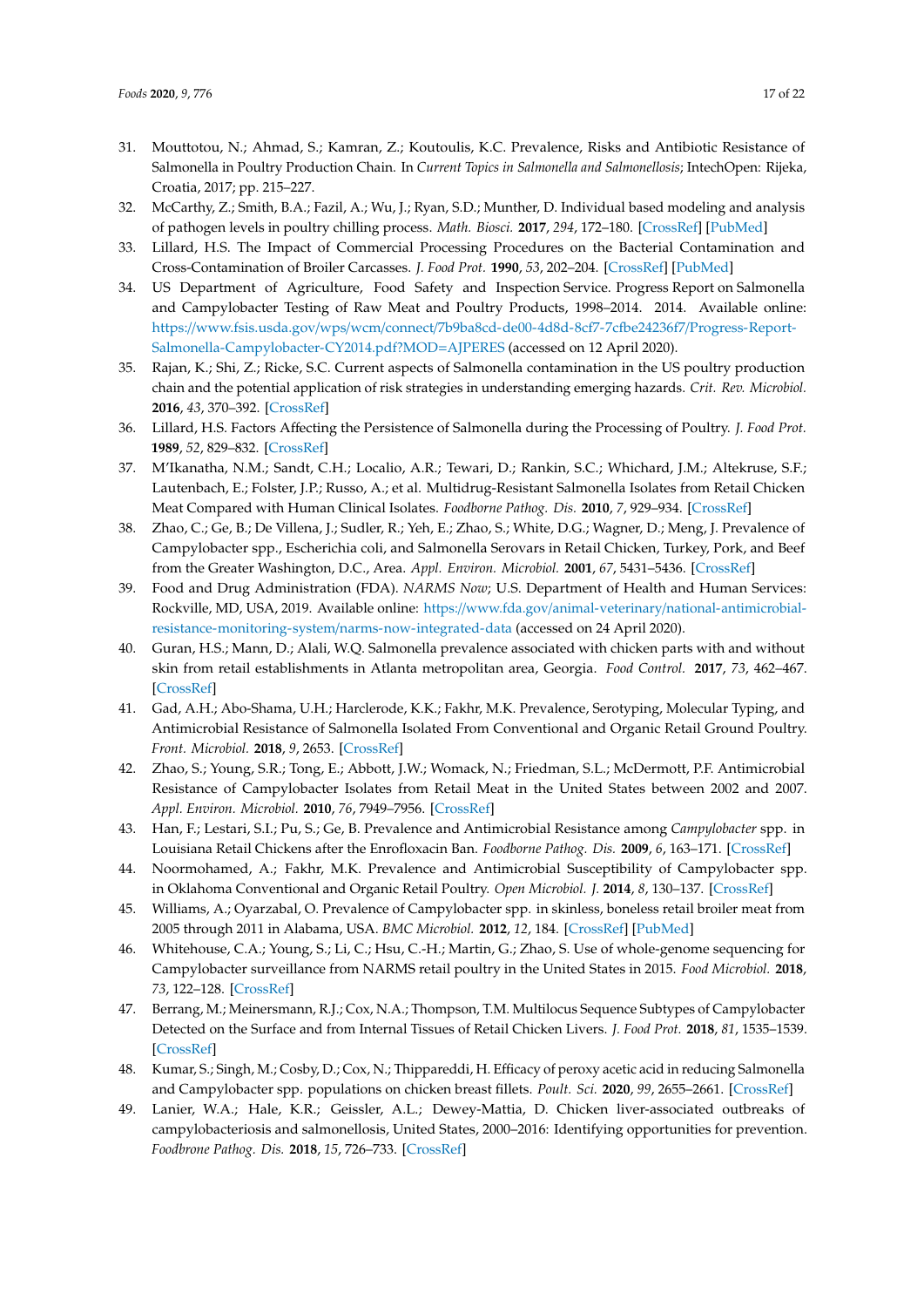- <span id="page-17-0"></span>50. Pintar, K.; Cook, A.; Pollari, F.; Ravel, A.; Lee, S.; Odumeru, J.A. Quantitative Effect of Refrigerated Storage Time on the Enumeration of Campylobacter, Listeria, and Salmonella on Artificially Inoculated Raw Chicken Meat. *J. Food Prot.* **2007**, *70*, 739–743. [\[CrossRef\]](http://dx.doi.org/10.4315/0362-028X-70.3.739)
- <span id="page-17-1"></span>51. Bryan, F.L.; Doyle, M.P. Health Risks and Consequences of Salmonella and Campylobacter jejuni in Raw Poultry. *J. Food Prot.* **1995**, *58*, 326–344. [\[CrossRef\]](http://dx.doi.org/10.4315/0362-028X-58.3.326)
- <span id="page-17-2"></span>52. Food Safety and inspection Service. Safe Minimum Internal Temperature Chart. Available online: https://www.fsis.usda.gov/wps/portal/fsis/topics/[food-safety-education](https://www.fsis.usda.gov/wps/portal/fsis/topics/food-safety-education/get-answers/food-safety-fact-sheets/safe-food-handling/safe-minimum-internal-temperature-chart/ct_index)/get-answers/food-safety-factsheets/safe-food-handling/[safe-minimum-internal-temperature-chart](https://www.fsis.usda.gov/wps/portal/fsis/topics/food-safety-education/get-answers/food-safety-fact-sheets/safe-food-handling/safe-minimum-internal-temperature-chart/ct_index)/ct\_index (accessed on 16 April 2020).
- <span id="page-17-3"></span>53. Nikos-Rose, K. Risky Food Safety Practices in Home Kitchens. College of Agricultural and Environmental Sciences. 2018. Available online: Htttps://caes.ucdavis.edu/news/articles/2014/06/[uc-davis-study-identifies](Htttps://caes.ucdavis.edu/news/articles/2014/06/uc-davis-study-identifies-risky-food-safety-practices-in-home-kitchens)[risky-food-safety-practices-in-home-kitchens](Htttps://caes.ucdavis.edu/news/articles/2014/06/uc-davis-study-identifies-risky-food-safety-practices-in-home-kitchens) (accessed on 10 April 2020).
- <span id="page-17-4"></span>54. Tauxe, R.V. Salmonella: A Postmodern Pathogen1. *J. Food Prot.* **1991**, *54*, 563–568. [\[CrossRef\]](http://dx.doi.org/10.4315/0362-028X-54.7.563)
- <span id="page-17-5"></span>55. Scharff, R. Food Attribution and Economic Cost Estimates for Meat- and Poultry-Related Illnesses. *J. Food Prot.* **2020**, *83*, 959–967. [\[CrossRef\]](http://dx.doi.org/10.4315/JFP-19-548)
- <span id="page-17-6"></span>56. Food Safety and Inspection Service. Pathogen Reduction—Salmonella and Campylobacter Performance Standards Verification Testing. 2019. Available online: https://[www.fsis.usda.gov](https://www.fsis.usda.gov/wps/wcm/connect/b0790997-2e74-48bf-9799-85814bac9ceb/28_IM_PR_Sal_Campy.pdf?MOD=AJPERES)/wps/wcm/ connect/[b0790997-2e74-48bf-9799-85814bac9ceb](https://www.fsis.usda.gov/wps/wcm/connect/b0790997-2e74-48bf-9799-85814bac9ceb/28_IM_PR_Sal_Campy.pdf?MOD=AJPERES)/28\_IM\_PR\_Sal\_Campy.pdf?MOD=AJPERES (accessed on 17 April 2020).
- <span id="page-17-7"></span>57. Merino, L.; Procura, F.; Trejo, F.M.; Bueno, D.J.; Golowczyc, M.A. Biofilm formation by *Salmonella* sp. in the poultry industry: Detection, control and eradication strategies. *Food Res. Int.* **2017**, *119*, 530–540. [\[CrossRef\]](http://dx.doi.org/10.1016/j.foodres.2017.11.024) [\[PubMed\]](http://www.ncbi.nlm.nih.gov/pubmed/30884686)
- <span id="page-17-8"></span>58. Costerton, J.W.; Stewart, P.S.; Greenberg, E.P. Bacterial Biofilms: A Common Cause of Persistent Infections. *Science* **1999**, *284*, 1318–1322. [\[CrossRef\]](http://dx.doi.org/10.1126/science.284.5418.1318) [\[PubMed\]](http://www.ncbi.nlm.nih.gov/pubmed/10334980)
- <span id="page-17-9"></span>59. Peng, D. Biofilm formation of Salmonella. In *Microbial Biofilms. Biofilms-Importance and Applications: Dharumadurai Dhanesekaran*; InTech: Janeza Trdine, Croatia, 2016; pp. 231–242.
- <span id="page-17-10"></span>60. Etter, A.J.; West, A.M.; Burnett, J.L.; Wu, S.T.; Veenhuizen, D.R.; Ogas, R.A.; Oliver, H.F. Salmonella Heidelberg Food Isolates Associated with a Salmonellosis Outbreak Have Enhanced Stress Tolerance Capabilities. *Appl. Environ. Microbiol.* **2019**, *85*, e01065-19. [\[CrossRef\]](http://dx.doi.org/10.1128/AEM.01065-19) [\[PubMed\]](http://www.ncbi.nlm.nih.gov/pubmed/31175193)
- <span id="page-17-11"></span>61. Lianou, A.; Koutsoumanis, K.P. Evaluation of the strain variability of Salmonella enterica acid and heat resistance. *Food Microbiol.* **2013**, *34*, 259–267. [\[CrossRef\]](http://dx.doi.org/10.1016/j.fm.2012.10.009)
- <span id="page-17-12"></span>62. Johnson, T.; Thorsness, J.L.; Anderson, C.P.; Lynne, A.M.; Foley, S.L.; Han, J.; Fricke, W.F.; McDermott, P.F.; White, D.G.; Khatri, M.; et al. Horizontal Gene Transfer of a ColV Plasmid Has Resulted in a Dominant Avian Clonal Type of Salmonella enterica Serovar Kentucky. *PLoS ONE* **2010**, *5*, e15524. [\[CrossRef\]](http://dx.doi.org/10.1371/journal.pone.0015524)
- <span id="page-17-13"></span>63. Bauermeister, L.J.; Bowers, J.W.J.; Townsend, J.C.; McKee, S.R. The Microbial and Quality Properties of Poultry Carcasses Treated with Peracetic Acid as an Antimicrobial Treatment. *Poult. Sci.* **2008**, *87*, 2390–2398. [\[CrossRef\]](http://dx.doi.org/10.3382/ps.2008-00087)
- <span id="page-17-14"></span>64. Vega, N.M.; Allison, K.R.; Samuels, A.N.; Klempner, M.S.; Collins, J.J. Salmonella typhimurium intercepts Escherichia coli signaling to enhance antibiotic tolerance. *Proc. Natl. Acad. Sci. USA* **2013**, *110*, 14420–14425. [\[CrossRef\]](http://dx.doi.org/10.1073/pnas.1308085110)
- <span id="page-17-15"></span>65. Gruzdev, N.; Pinto, R.; Sela, S. Effect of desiccation on tolerance of Salmonella enterica to multiple stresses. *Appl. Environ. Microbiol.* **2011**, *77*, 1667–1673. [\[CrossRef\]](http://dx.doi.org/10.1128/AEM.02156-10)
- <span id="page-17-16"></span>66. Havelaar, A.H.; Mangen, M.-J.; De Koeijer, A.A.; Bogaardt, M.-J.; Evers, E.G.; Jacobs-Reitsma,W.F.; Van Pelt,W.; Wagenaar, J.A.; De Wit, G.A.; Van Der Zee, H.; et al. Effectiveness and Efficiency of Controlling Campylobacter on Broiler Chicken Meat. *Risk Anal.* **2007**, *27*, 831–844. [\[CrossRef\]](http://dx.doi.org/10.1111/j.1539-6924.2007.00926.x)
- <span id="page-17-17"></span>67. Kim, S.A.; Park, S.H.; Lee, S.I.; Owens, C.M.; Ricke, S.C. Assessment of Chicken Carcass Microbiome Responses During Processing in the Presence of Commercial Antimicrobials Using a Next Generation Sequencing Approach. *Sci. Rep.* **2017**, *7*, 43354. [\[CrossRef\]](http://dx.doi.org/10.1038/srep43354)
- <span id="page-17-18"></span>68. Habib, I.; Uyttendaele, M.; De Zutter, L. Survival of poultry-derived Campylobacter jejuni of multilocus sequence type clonal complexes 21 and 45 under freeze, chill, oxidative, acid and heat stresses. *Food Microbiol.* **2010**, *27*, 829–834. [\[CrossRef\]](http://dx.doi.org/10.1016/j.fm.2010.04.009)
- <span id="page-17-19"></span>69. Klančnik, A.; Guzej, B.; Jamnik, P.; Vučković, D.; Abram, M.; Možina, S.S. Stress response and pathogenic potential of Campylobacter jejuni cells exposed to starvation. *Res. Microbiol.* **2009**, *160*, 345–352. [\[CrossRef\]](http://dx.doi.org/10.1016/j.resmic.2009.05.002) [\[PubMed\]](http://www.ncbi.nlm.nih.gov/pubmed/19477271)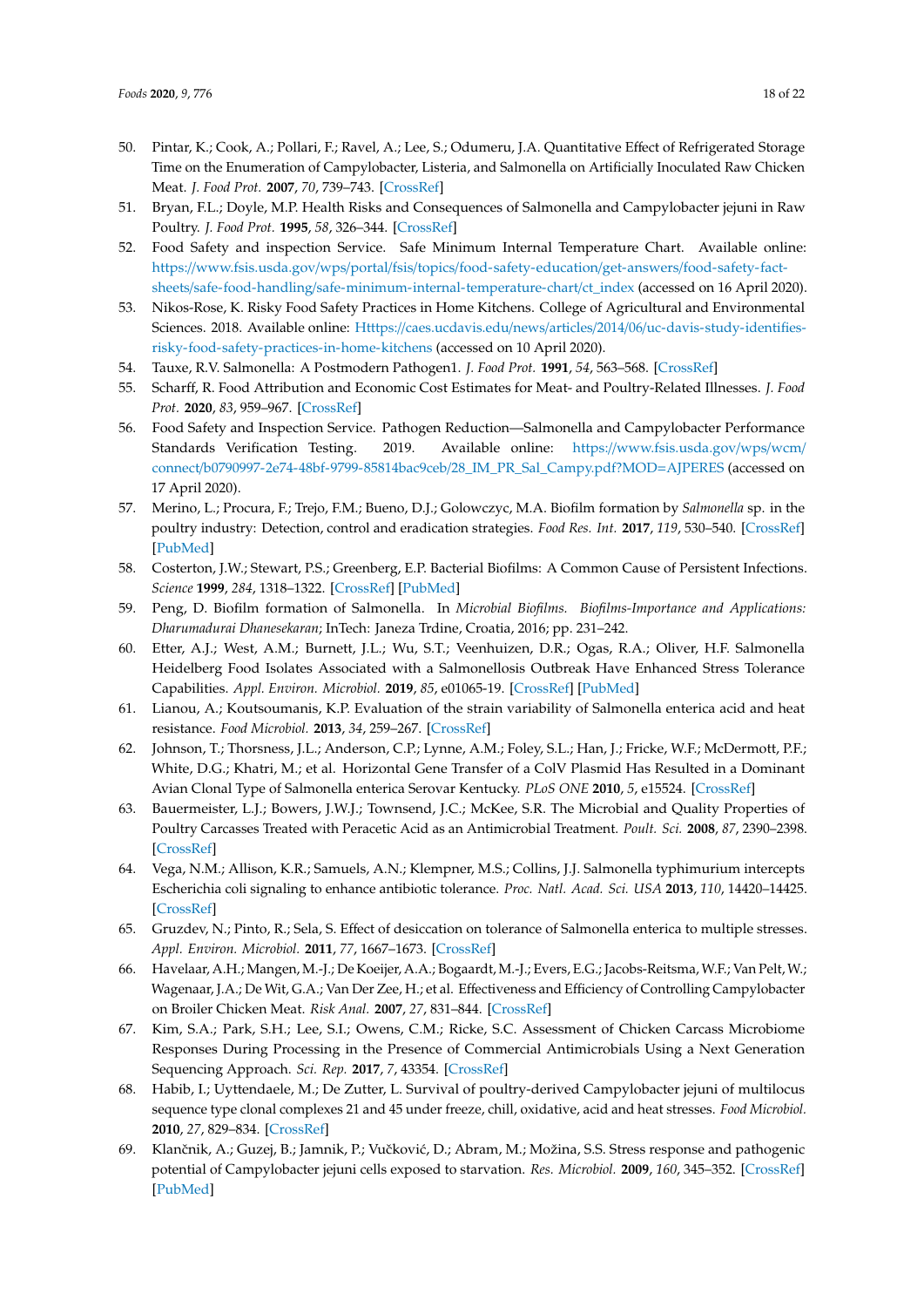- <span id="page-18-0"></span>70. Oh, E.; Chui, L.; Bae, J.; Li, V.; Ma, A.; Mutschall, S.K.; Taboada, E.N.; McMullen, L.M.; Jeon, B. Frequent Implication of Multistress-Tolerant Campylobacter jejuniin Human Infections. *Emerg. Infect. Dis.* **2018**, *24*, 1037–1044. [\[CrossRef\]](http://dx.doi.org/10.3201/eid2406.171587) [\[PubMed\]](http://www.ncbi.nlm.nih.gov/pubmed/29774830)
- <span id="page-18-1"></span>71. Nyati, K.K.; Nyati, R. Role of Campylobacter jejuni infection in the pathogenesis of Guillain-Barré syndrome: An update. *Biomed Res. Int.* **2013**, *2013*, 852195. [\[CrossRef\]](http://dx.doi.org/10.1155/2013/852195) [\[PubMed\]](http://www.ncbi.nlm.nih.gov/pubmed/24000328)
- <span id="page-18-2"></span>72. Costa, D.; Iraola, G. Pathogenomics of Emerging Campylobacter Species. *Clin. Microbiol. Rev.* **2019**, *32*, e00072-18. [\[CrossRef\]](http://dx.doi.org/10.1128/CMR.00072-18) [\[PubMed\]](http://www.ncbi.nlm.nih.gov/pubmed/31270126)
- <span id="page-18-3"></span>73. Shane, S.M. The significance ofcampylobacter jejuniinfection in poultry: A review. *Avian Pathol.* **1992**, *21*, 189–213. [\[CrossRef\]](http://dx.doi.org/10.1080/03079459208418836) [\[PubMed\]](http://www.ncbi.nlm.nih.gov/pubmed/18670933)
- <span id="page-18-4"></span>74. Logan, S.M.; Trust, T.J. Outer membrane characteristics of Campylobacter jejuni. *Infect. Immun.* **1982**, *38*, 898–906. [\[CrossRef\]](http://dx.doi.org/10.1128/IAI.38.3.898-906.1982) [\[PubMed\]](http://www.ncbi.nlm.nih.gov/pubmed/7152677)
- <span id="page-18-5"></span>75. Stanley, K.N.; Wallace, J.S.; Currie, J.; Diggle, P.; Jones, K. The seasonal variation of thermophilic campylobacters in beef cattle, dairy cattle and calves. *J. Appl. Microbiol.* **1998**, *85*, 472–480. [\[CrossRef\]](http://dx.doi.org/10.1046/j.1365-2672.1998.853511.x)
- <span id="page-18-6"></span>76. Korsak, D.; Maćkiw, E.; Rożynek, E.; Żyłowska, M. Prevalence of Campylobacter spp. in Retail Chicken, Turkey, Pork, and Beef Meat in Poland between 2009 and 2013. *J. Food Prot.* **2015**, *78*, 1024–1028. [\[CrossRef\]](http://dx.doi.org/10.4315/0362-028X.JFP-14-353)
- <span id="page-18-7"></span>77. Beery, J.T.; Hugdahl, M.B.; Doyle, M.P. Colonization of gastrointestinal tracts of chicks by Campylobacter jejuni. *Appl. Environ. Microbiol.* **1988**, *54*, 2365–2370. [\[CrossRef\]](http://dx.doi.org/10.1128/AEM.54.10.2365-2370.1988) [\[PubMed\]](http://www.ncbi.nlm.nih.gov/pubmed/3060015)
- <span id="page-18-8"></span>78. Skarp, C.; Hänninen, M.-L.; Rautelin, H. Campylobacteriosis: The role of poultry meat. *Clin. Microbiol. Infect.* **2016**, *22*, 103–109. [\[CrossRef\]](http://dx.doi.org/10.1016/j.cmi.2015.11.019) [\[PubMed\]](http://www.ncbi.nlm.nih.gov/pubmed/26686808)
- <span id="page-18-9"></span>79. Oyarzabal, O. Reduction of Campylobacter spp. by Commercial Antimicrobials Applied during the Processing of Broiler Chickens: A Review from the United States Perspective. *J. Food Prot.* **2005**, *68*, 1752–1760. [\[CrossRef\]](http://dx.doi.org/10.4315/0362-028X-68.8.1752) [\[PubMed\]](http://www.ncbi.nlm.nih.gov/pubmed/21132992)
- <span id="page-18-10"></span>80. Mylius, S.D.; Nauta, M.J.; Havelaar, A. Cross-Contamination During Food Preparation: A Mechanistic Model Applied to Chicken-Borne Campylobacter. *Risk Anal.* **2007**, *27*, 803–813. [\[CrossRef\]](http://dx.doi.org/10.1111/j.1539-6924.2006.00872.x)
- <span id="page-18-11"></span>81. Pearson, A.D.; Greenwood, M.; Healing, T.D.; Rollins, D.; Shahamat, M.; Donaldson, J.; Colwell, R.R. Colonization of broiler chickens by waterborne Campylobacter jejuni. *Appl. Environ. Microbiol.* **1993**, *59*, 987–996. [\[CrossRef\]](http://dx.doi.org/10.1128/AEM.59.4.987-996.1993)
- <span id="page-18-12"></span>82. Maziero, M.T.; De Oliveira, T.C.R.M. Effect of refrigeration and frozen storage on the Campylobacter jejuni recovery from naturally contaminated broiler carcasses. *Braz. J. Microbiol.* **2010**, *41*, 501–505. [\[CrossRef\]](http://dx.doi.org/10.1590/S1517-83822010000200034)
- <span id="page-18-13"></span>83. Blankenship, L.C.; Craven, S.E. Campylobacter jejuni survival in chicken meat as a function of temperature. *Appl. Environ. Microbiol.* **1982**, *44*, 88–92. [\[CrossRef\]](http://dx.doi.org/10.1128/AEM.44.1.88-92.1982)
- <span id="page-18-14"></span>84. Geissler, A.L.; Bustos Carrillo, F.; Swanson, K.; Patrick, M.E.; Fullerton, K.E.; Bennett, C.; Barrett, K.; Mahon, B.E. Increasing Campylobacter infections, outbreaks, and antimicrobial resistance in the United States, 2004–2012. *Clin. Infect. Dis.* **2017**, *65*, 1624–1631. [\[CrossRef\]](http://dx.doi.org/10.1093/cid/cix624)
- <span id="page-18-15"></span>85. Tompkins, B.J.; Wirsing, E.; Devlin, V.; Kamhi, L.; Temple, B.; Weening, K.; Cavallo, S.; Allen, L.; Brinig, P.; Goode, B.; et al. Multistate Outbreak of Campylobacter jejuni Infections Associated with Undercooked Chicken Livers—Northeastern United States, 2012. *MMWR. Morb. Mortal. Wkly. Rep.* **2013**, *62*, 874–876.
- <span id="page-18-16"></span>86. Ajene, A.N.; Walker, C.L.F.; Black, R.E. Enteric Pathogens and Reactive Arthritis: A Systematic Review of Campylobacter, Salmonella and Shigella-associated Reactive Arthritis. *J. Health Popul. Nutr.* **2013**, *31*, 299–307. [\[CrossRef\]](http://dx.doi.org/10.3329/jhpn.v31i3.16515)
- <span id="page-18-17"></span>87. Devleesschauwer, B.; Bouwknegt, M.; Mangen, M.J.J.; Havelaar, A.H. Health and economic burden of Campylobacter. In *Campylobacter: Features, Detection and Prevention of Foodborne Disease*; Klein, G., Ed.; Academic Press: Cambridge, MA, USA, 2017; pp. 27–40.
- <span id="page-18-18"></span>88. Scharff, R.L. Economic Burden from Health Losses Due to Foodborne Illness in the United States. *J. Food Prot.* **2012**, *75*, 123–131. [\[CrossRef\]](http://dx.doi.org/10.4315/0362-028X.JFP-11-058) [\[PubMed\]](http://www.ncbi.nlm.nih.gov/pubmed/22221364)
- <span id="page-18-19"></span>89. Joshua, G.W.P.; Guthrie-Irons, C.; Karlyshev, A.; Wren, B.W. Biofilm formation in Campylobacter jejuni. *Microbiology* **2006**, *152*, 387–396. [\[CrossRef\]](http://dx.doi.org/10.1099/mic.0.28358-0) [\[PubMed\]](http://www.ncbi.nlm.nih.gov/pubmed/16436427)
- <span id="page-18-20"></span>90. Teh, A.H.T.; Lee, S.M.; Dykes, G.A. Does Campylobacter jejuni Form Biofilms in Food-Related Environments? *Appl. Environ. Microbiol.* **2014**, *80*, 5154–5160. [\[CrossRef\]](http://dx.doi.org/10.1128/AEM.01493-14) [\[PubMed\]](http://www.ncbi.nlm.nih.gov/pubmed/24928882)
- <span id="page-18-21"></span>91. Dykes, G.A.; Sampathkumar, B.; Korber, D. Planktonic or biofilm growth affects survival, hydrophobicity and protein expression patterns of a pathogenic Campylobacter jejuni strain. *Int. J. Food Microbiol.* **2003**, *89*, 1–10. [\[CrossRef\]](http://dx.doi.org/10.1016/S0168-1605(03)00123-5)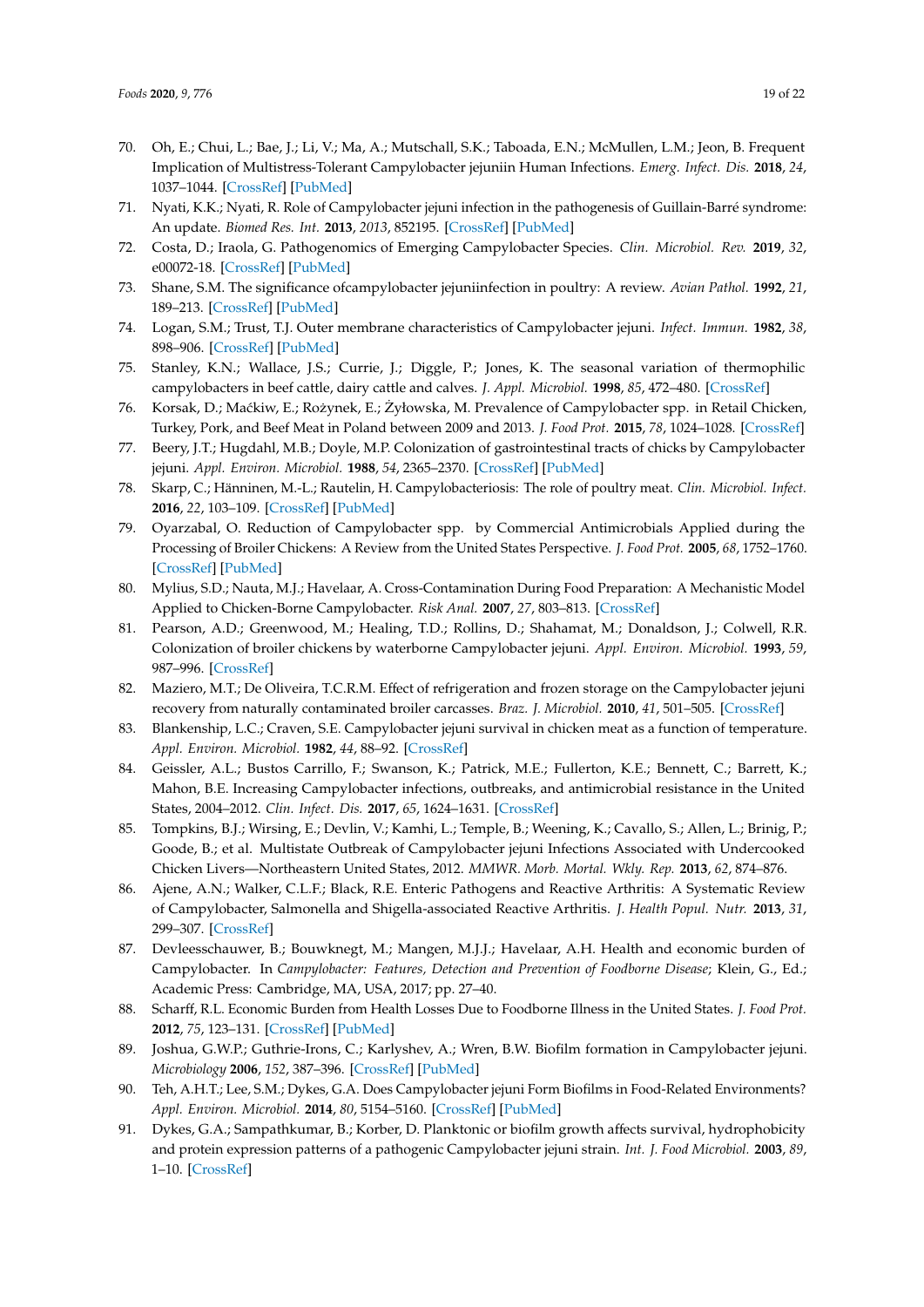- <span id="page-19-0"></span>92. Bae, J.; Oh, E.; Jeon, B. Enhanced Transmission of Antibiotic Resistance in Campylobacter jejuni Biofilms by Natural Transformation. *Antimicrob. Agents Chemother.* **2014**, *58*, 7573–7575. [\[CrossRef\]](http://dx.doi.org/10.1128/AAC.04066-14)
- <span id="page-19-1"></span>93. Murphy, C.; Carroll, C.; Jordan, K.N. The effect of different media on the survival and induction of stress responses by Campylobacter jejuni. *J. Microbiol. Methods* **2005**, *62*, 161–166. [\[CrossRef\]](http://dx.doi.org/10.1016/j.mimet.2005.02.005)
- <span id="page-19-2"></span>94. Zhang, L.; Morey, A.; Bilgili, S.F.; McKee, S.R.; Garner, L.J. Effectiveness of Several Antimicrobials and the Effect of Contact Time in Reducing Salmonella and Campylobacter on Poultry Drumsticks. *J. Appl. Poult. Res.* **2019**, *28*, 1143–1149. [\[CrossRef\]](http://dx.doi.org/10.3382/japr/pfz080)
- <span id="page-19-3"></span>95. Capita, R.; Alonso-Calleja, C.; García Arias, M.T.; Moreno, B.; García-Fernández, M.C. Note. Effect of trisodium phosphate on mesophilic and psychrotrophic bacterial flora attached to the skin of chicken carcasses during refrigerated storage. *Food Sci. Technol. Int.* **2000**, *64*, 345–350. [\[CrossRef\]](http://dx.doi.org/10.1177/108201320000600410)
- <span id="page-19-4"></span>96. Chen, X.; Bauermeister, L.J.; Hill, G.N.; Singh, M.; Bilgili, S.F.; McKee, S.R. Efficacy of Various Antimicrobials on Reduction of Salmonella and Campylobacter and Quality Attributes of Ground Chicken Obtained from Poultry Parts Treated in a Postchill Decontamination Tank. *J. Food Prot.* **2014**, *77*, 1882–1888. [\[CrossRef\]](http://dx.doi.org/10.4315/0362-028X.JFP-14-114)
- <span id="page-19-5"></span>97. Moore, A.; Nannapaneni, R.; Kiess, A.; Sharma, C.S. Evaluation of USDA approved antimicrobials on the reduction of Salmonella and Campylobacter in ground chicken frames and their effect on meat quality. *Poult. Sci.* **2017**, *96*, 2385–2392. [\[CrossRef\]](http://dx.doi.org/10.3382/ps/pew497)
- <span id="page-19-6"></span>98. Nagel, G.; Bauermeister, L.; Bratcher, C.; Singh, M.; McKee, S. Salmonella and Campylobacter reduction and quality characteristics of poultry carcasses treated with various antimicrobials in a post-chill immersion tank. *Int. J. Food Microbiol.* **2013**, *165*, 281–286. [\[CrossRef\]](http://dx.doi.org/10.1016/j.ijfoodmicro.2013.05.016) [\[PubMed\]](http://www.ncbi.nlm.nih.gov/pubmed/23800739)
- <span id="page-19-7"></span>99. Bertram, R.; Kehrenberg, C.; Seinige, D.; Krischek, C. Peracetic acid reduces Campylobacter spp. numbers and total viable counts on broiler breast muscle and drumstick skins during modified atmosphere package storage. *Poult. Sci.* **2019**, *98*, 5064–5073. [\[CrossRef\]](http://dx.doi.org/10.3382/ps/pez266) [\[PubMed\]](http://www.ncbi.nlm.nih.gov/pubmed/31073589)
- <span id="page-19-8"></span>100. Beers, K.; Rheingans, J.; Chinault, K.; Cook, P.; Smith, B.; Waldroup, A. Microbial efficacy of commercial application of Cecure® CPC antimicrobial to ingesta-contaminated pre-chill broiler carcasses. *Int. J. Poult. Sci.* **2006**, *5*, 698–703.
- <span id="page-19-9"></span>101. Ilhak, O.I.; Incili, G.K.; Durmuşoğlu, H. Effect of some chemical decontaminants on the survival of Listeria monocytogenes and Salmonella Typhimurium with different attachment times on chicken drumstick and breast meat. *J. Food Sci. Technol.* **2018**, *55*, 3093–3097. [\[CrossRef\]](http://dx.doi.org/10.1007/s13197-018-3234-7)
- <span id="page-19-10"></span>102. Purnell, G.; James, C.; James, S.J.; Howell, M.; Corry, J.E.L. Comparison of Acidified Sodium Chlorite, Chlorine Dioxide, Peroxyacetic Acid and Tri-Sodium Phosphate Spray Washes for Decontamination of Chicken Carcasses. *Food Bioprocess Technol.* **2013**, *7*, 2093–2101. [\[CrossRef\]](http://dx.doi.org/10.1007/s11947-013-1211-8)
- <span id="page-19-11"></span>103. Schambach, B.T.; Berrang, M.; Harrison, M.A.; Meinersmann, R.J. Chemical Additive To Enhance Antimicrobial Efficacy of Chlorine and Control Cross-Contamination during Immersion Chill of Broiler Carcasses†. *J. Food Prot.* **2014**, *77*, 1583–1587. [\[CrossRef\]](http://dx.doi.org/10.4315/0362-028X.JFP-14-092)
- <span id="page-19-12"></span>104. Saranraj, P.; Alfaris, A.A.S.; Karunya, S.K. Preservation of Broiler Chicken from Food Borne Microorganisms: A Review. *Glob. Vet.* **2016**, *17*, 282–294.
- <span id="page-19-13"></span>105. Yoon, K.S.; Oscar, T. Survival of Salmonella typhimurium on Sterile Ground Chicken Breast Patties after Washing with Salt and Phosphates and During Refrigerated and Frozen Storage. *J. Food Sci.* **2002**, *67*, 772–775. [\[CrossRef\]](http://dx.doi.org/10.1111/j.1365-2621.2002.tb10674.x)
- <span id="page-19-14"></span>106. Sarjit, A.; Dykes, G.A. Trisodium phosphate and sodium hypochlorite are more effective as antimicrobials against Campylobacter and Salmonella on duck as compared to chicken meat. *Int. J. Food Microbiol.* **2015**, *203*, 63–69. [\[CrossRef\]](http://dx.doi.org/10.1016/j.ijfoodmicro.2015.02.026)
- <span id="page-19-15"></span>107. Saad, S.M.; Ibrahim, H.M.; Amin, R.A.; Hafez, S.M. Decontamination of inoculated chicken carcasses by using some microbial decontaminators. *Benha Veter. Med J.* **2015**, *28*, 83–90. [\[CrossRef\]](http://dx.doi.org/10.21608/bvmj.2015.31871)
- <span id="page-19-16"></span>108. Rajkumar, R.S.; Yadav, A.S.; Kirupasankar, M.; Sharma, B.D.; Singh, R.P. Efficacy of acidified sodium chlorite (ASC) and tri-sodium phosphate (TSP) in decontaminating chicken carcass against Campylobacter coli. *Indian J. Anim. Sci.* **2010**, *80*, 864–866.
- <span id="page-19-17"></span>109. Barnas, M.; Jeewantha, A.; McNaughton, J.; Auman, S.; Parveen, S.; Schwarz, J.; Roberts, M. An Evaluation of Sodium Ferrate as a Green Processing Chemistry. *Int. Poult. Sci. Forum.* **2020**, 7–8.
- <span id="page-19-18"></span>110. Lee, H.; Yong, H.I.; Kim, H.-J.; Choe, W.; Yoo, S.J.; Jang, E.J.; Jo, C. Evaluation of the microbiological safety, quality changes, and genotoxicity of chicken breast treated with flexible thin-layer dielectric barrier discharge plasma. *Food Sci. Biotechnol.* **2016**, *25*, 1189–1195. [\[CrossRef\]](http://dx.doi.org/10.1007/s10068-016-0189-1) [\[PubMed\]](http://www.ncbi.nlm.nih.gov/pubmed/30263393)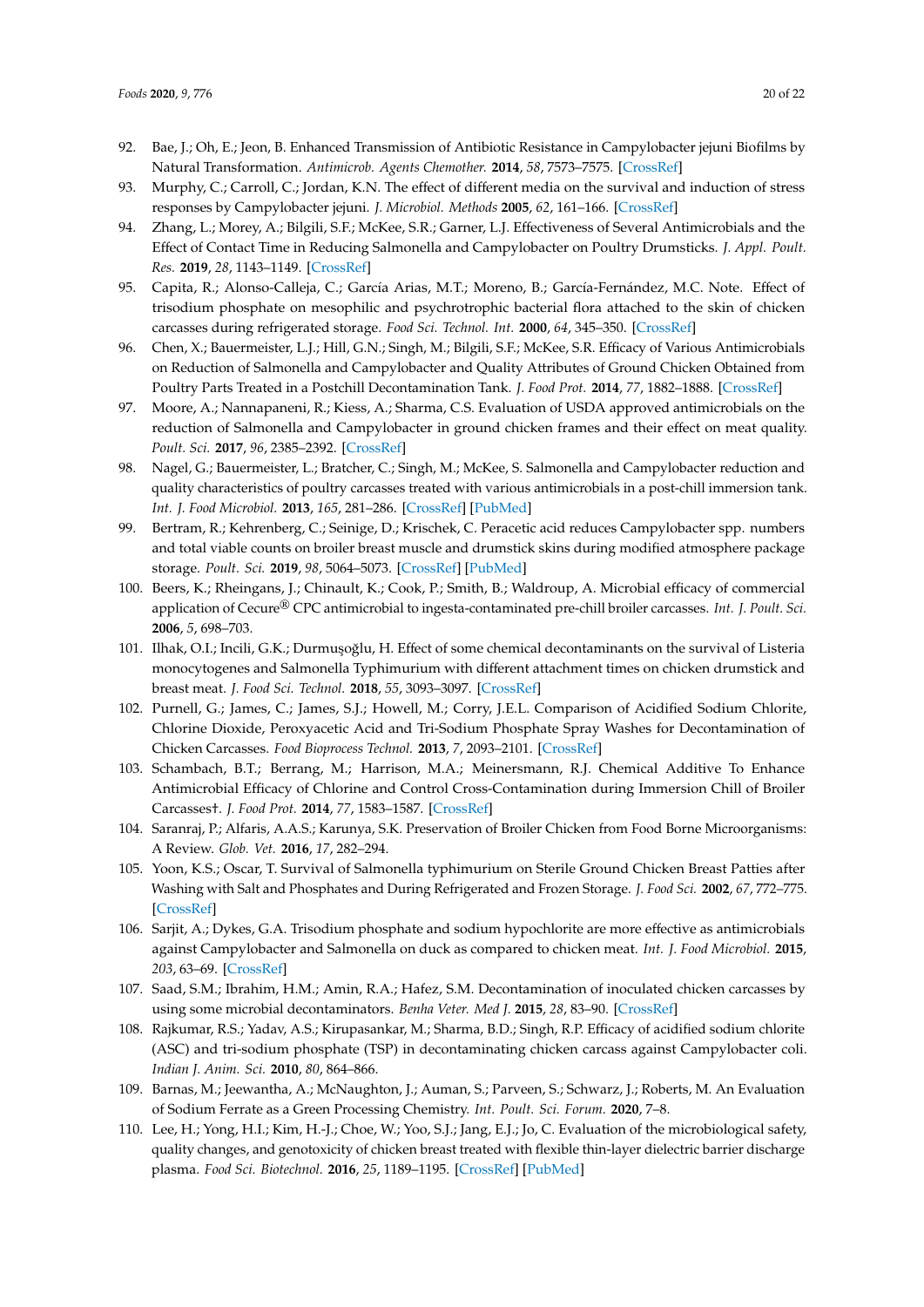- <span id="page-20-0"></span>111. Kim, J.H.; Kim, H.J.; Jung, S.J.; Mizan, F.R.; Park, S.H.; Ha, S.-D. Characterization of Salmonella spp.-specific bacteriophages and their biocontrol application in chicken breast meat. *J. Food Sci.* **2020**, *85*, 526–534. [\[CrossRef\]](http://dx.doi.org/10.1111/1750-3841.15042)
- <span id="page-20-1"></span>112. Hungaro, H.M.; Mendonça, R.C.S.; Gouvêa, D.M.; Vanetti, M.C.D.; Pinto, C.L.D.O. Use of bacteriophages to reduce Salmonella in chicken skin in comparison with chemical agents. *Food Res. Int.* **2013**, *52*, 75–81. [\[CrossRef\]](http://dx.doi.org/10.1016/j.foodres.2013.02.032)
- <span id="page-20-2"></span>113. Duc, H.M.; Son, H.M.; Honjoh, K.-I.; Miyamoto, T. Isolation and application of bacteriophages to reduce Salmonella contamination in raw chicken meat. *LWT* **2018**, *91*, 353–360. [\[CrossRef\]](http://dx.doi.org/10.1016/j.lwt.2018.01.072)
- <span id="page-20-3"></span>114. Yeh, Y.; Purushothaman, P.; Gupta, N.; Ragnone, M.; Verma, S.; De Mello, A. Bacteriophage application on red meats and poultry: Effects on Salmonella population in final ground products. *Meat Sci.* **2017**, *127*, 30–34. [\[CrossRef\]](http://dx.doi.org/10.1016/j.meatsci.2017.01.001)
- <span id="page-20-4"></span>115. USDA-FSIS. Safe and Suitable Ingredients in the Production of Meat, Poultry, and Egg Products. FSIS Directive 7120.1 Revision 15. 2019. Available online: https://[www.fsis.usda.gov](https://www.fsis.usda.gov/wps/wcm/connect/bab10e09-aefa-483b8be8809a1f051d4c/7120.1.pdf?MOD=AJPERES)/wps/wcm/connect/bab10e09-aefa-[483b8be8809a1f051d4c](https://www.fsis.usda.gov/wps/wcm/connect/bab10e09-aefa-483b8be8809a1f051d4c/7120.1.pdf?MOD=AJPERES)/7120.1.pdf?MOD=AJPERES (accessed on 7 May 2020).
- <span id="page-20-5"></span>116. Bauermeister, L.J.; Bowers, J.W.J.; Townsend, J.C.; McKee, S.R. Validating the Efficacy of Peracetic Acid Mixture as an Antimicrobial in Poultry Chillers. *J. Food Prot.* **2008**, *71*, 1119–1122. [\[CrossRef\]](http://dx.doi.org/10.4315/0362-028X-71.6.1119)
- <span id="page-20-6"></span>117. Guastalli, B.; Batista, D.; Souza, A.; Guastalli, E.; Lopes, P.; Almeida, A.; Prette, N.; Barbosa, F.O.; Stipp, D.; Neto, O.F.; et al. Evaluation of Disinfectants Used in Pre-Chilling water Tanks of Poultry Processing Plants. *Braz. J. Poult. Sci.* **2016**, *18*, 217–224. [\[CrossRef\]](http://dx.doi.org/10.1590/1806-9061-2015-0110)
- <span id="page-20-7"></span>118. Kim, J.-W.; Slavik, M.F. Cetylpyridinium Chloride (CPC) Treatment on Poultry Skin To Reduce Attached Salmonella. *J. Food Prot.* **1996**, *59*, 322–326. [\[CrossRef\]](http://dx.doi.org/10.4315/0362-028X-59.3.322)
- <span id="page-20-8"></span>119. Simmons, M.; Bond, M.C.; Drescher, K.; Bucci, V.; Nadell, C.D. Evolutionary dynamics of phage resistance in bacterial biofilms. bioRxiv. Available online: https://[www.biorxiv.org](https://www.biorxiv.org/content/10.1101/552265v1.full)/content/10.1101/552265v1.full (accessed on 7 May 2020).
- <span id="page-20-9"></span>120. Corry, J.; Jørgensen, F.; Purnell, G.; James, C.; Pinho, R.; James, S.J. *FS990010 (M01039) Reducing Campylobacter Cross-Contamination During Poultry Processing*; 2017 Final Technical Report; Food Standards Agency: Petty France, UK, 2017.
- <span id="page-20-10"></span>121. Kemp, G.K.; Aldrich, M.L.; Waldroup, A.L. Acidified Sodium Chlorite Antimicrobial Treatment of Broiler Carcasses. *J. Food Prot.* **2000**, *63*, 1087–1092. [\[CrossRef\]](http://dx.doi.org/10.4315/0362-028X-63.8.1087)
- <span id="page-20-11"></span>122. U.S. Department of Agriculture. Acidified Sodium Chlorite—Agricultural Marketing Service. 2008. Available online: https://www.ams.usda.gov/sites/default/files/media/[S%20Chlorite%20A2%20report.pdf](https://www.ams.usda.gov/sites/default/files/media/S%20Chlorite%20A2%20report.pdf) (accessed on 7 May 2020).
- <span id="page-20-12"></span>123. Tamblyn, K.C.; E Conner, D. Bactericidal Activity of Organic Acids against Salmonella typhimurium Attached to Broiler Chicken Skint†. *J. Food Prot.* **1997**, *60*, 629–633. [\[CrossRef\]](http://dx.doi.org/10.4315/0362-028X-60.6.629)
- <span id="page-20-13"></span>124. Potenski, C.; Gandhi, M.; Matthews, K.R. Exposure ofSalmonellaEnteritidis to chlorine or food preservatives increases susceptibility to antibiotics. *FEMS Microbiol. Lett.* **2003**, *220*, 181–186. [\[CrossRef\]](http://dx.doi.org/10.1016/S0378-1097(03)00099-5)
- <span id="page-20-14"></span>125. Stopforth, J.D.; O'Connor, R.; Lopes, M.; Kottapalli, B.; Hill, W.E.; Samadpour, M. Validation of Individual and Multiple-Sequential Interventions for Reduction of Microbial Populations during Processing of Poultry Carcasses and Parts. *J. Food Prot.* **2007**, *70*, 1393–1401. [\[CrossRef\]](http://dx.doi.org/10.4315/0362-028X-70.6.1393)
- <span id="page-20-15"></span>126. Lillard, H.S. Effect of Trisodium Phosphate on Salmonellae Attached to Chicken Skin. *J. Food Prot.* **1994**, *57*, 465–469. [\[CrossRef\]](http://dx.doi.org/10.4315/0362-028X-57.6.465)
- <span id="page-20-16"></span>127. Rouger, A.; Tresse, O.; Zagorec, M. Bacterial Contaminants of Poultry Meat: Sources, Species, and Dynamics. *Microorganisms* **2017**, *5*, 50. [\[CrossRef\]](http://dx.doi.org/10.3390/microorganisms5030050)
- <span id="page-20-17"></span>128. Del Río, E.; Muriente, R.; Prieto, M.; Alonso-Calleja, C.; Capita, R. Effectiveness of Trisodium Phosphate, Acidified Sodium Chlorite, Citric Acid, and Peroxyacids against Pathogenic Bacteria on Poultry during Refrigerated Storage. *J. Food Prot.* **2007**, *70*, 2063–2071. [\[CrossRef\]](http://dx.doi.org/10.4315/0362-028X-70.9.2063)
- <span id="page-20-18"></span>129. MacRitchie, L.; Hunter, C.; Strachan, N. Consumer acceptability of interventions to reduce Campylobacter in the poultry food chain. *Food Control.* **2014**, *35*, 260–266. [\[CrossRef\]](http://dx.doi.org/10.1016/j.foodcont.2013.06.005)
- <span id="page-20-19"></span>130. El Maghraoui, A.; Zerouale, A.; Ijjaali, M.; Fikri Benbrahim, K. The role of ferrates (VI) as a disinfectant: Quantitative and qualitative evaluation for the inactivation of pathogenic bacteria. *Afr. J. Microbiol. Res.* **2013**, *7*, 3690–3697.